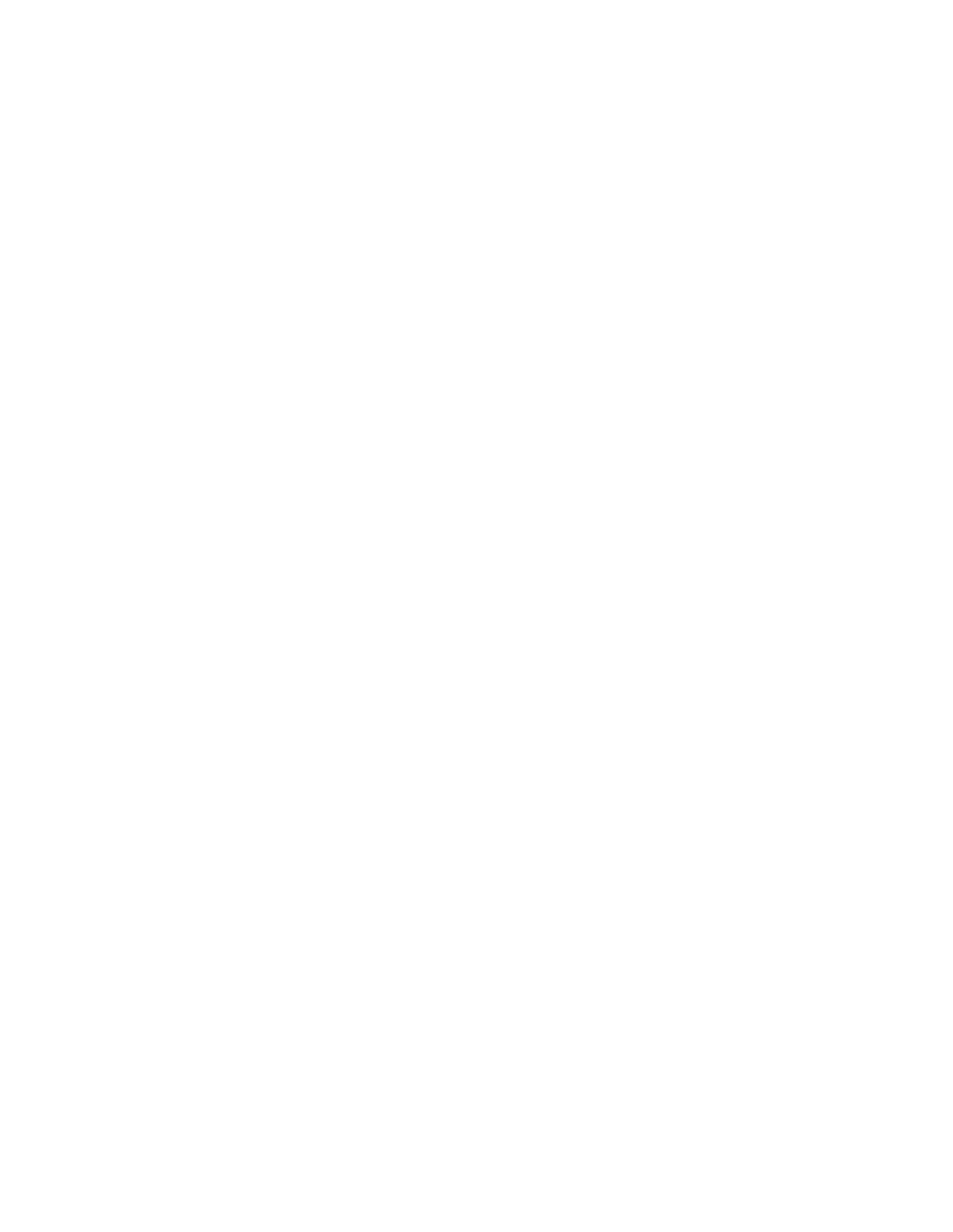# **Sources and References Cited**

# **A**

AECOM. 2015. *AECOM Travel Demand Model*. Prepared for Southwest Light Rail Transit Project.

American Association of State Highway and Transportation Officials (AASHTO). 2012. *Guide for the Development of Bicycle Facilities, 4th Edition.* Available at: https://bookstore.transportation.org/collection\_detail.aspx?ID=116.

American Public Transportation Association (APTA). 2014. *Public Transportation Fact Book.* Available at: [http://www.apta.com/resources/statistics/Documents/FactBook/2014-APTA-Fact-Book.pdf.](http://www.apta.com/resources/statistics/Documents/FactBook/2014-APTA-Fact-Book.pdf) Accessed June 8, 2015.

ATS Consulting. 2008. *Vibration Measurements and Predictions for Central Corridor LRT Project*. Prepared for Metropolitan Council. Available at[: http://www.metrocouncil.org/METC/files/43/4380d8d7-dc02-4d3e](http://www.metrocouncil.org/METC/files/43/4380d8d7-dc02-4d3e-a2c4-8e108d95008e.pdf)[a2c4-8e108d95008e.pdf.](http://www.metrocouncil.org/METC/files/43/4380d8d7-dc02-4d3e-a2c4-8e108d95008e.pdf)

## **B**

Bureau of Labor Statistics. 2015. Databases, Tables, & Calculators by Subject: MN-WI Metropolitan Statistical Area 2000-2013. Available at: [http://data.bls.gov/timeseries/LAUMT273346000000006?data\\_tool=XGtable.](http://data.bls.gov/timeseries/LAUMT273346000000006?data_tool=XGtable)

Burkhardt, Michael, Rossi, Luca, and Boller, Marcus. 2008. "Diffuse Release of Environmental Hazards by Railways." *Desalination*, Volume 226, Issues 1-3, Pages 106-113. Available at: [http://www.sciencedirect.com/science/journal/00119164/226.](http://www.sciencedirect.com/science/journal/00119164/226) 

Burlington Northern Santa Fe (BNSF). 2011. *Utility Accommodation Policy*. Available at: [https://www.bnsf.com/communities/faqs/pdf/utility.pdf.](https://www.bnsf.com/communities/faqs/pdf/utility.pdf)

Burns & McDonnell. 2014. *Southwest Light Rail Transit: Kenilworth Shallow LRT Tunnels Water Resources Evaluation.* Available at: [http://metrocouncil.org/METC/files/d9/d93aa10d-e84a-4176-82e9](http://metrocouncil.org/METC/files/d9/d93aa10d-e84a-4176-82e9-a19bee8ad0f2.pdf) [a19bee8ad0f2.pdf.](http://metrocouncil.org/METC/files/d9/d93aa10d-e84a-4176-82e9-a19bee8ad0f2.pdf) 

## **C**

California Department of Transportation (CALTRANS). 1983. *Energy and Transportation Systems*. Available at: [http://www.dot.ca.gov/research/researchreports/1981-1988/energytranssystems\\_1983.pdf.](http://www.dot.ca.gov/research/researchreports/1981-1988/energytranssystems_1983.pdf) 

Callaghan, Peter. 2015. *Job growth in Twin Cities Driven by 'Suburban Edge,' According to Met Council Report*. May 2015. Available at: [https://www.minnpost.com/politics-policy/2015/05/job-growth-twin-cities](https://www.minnpost.com/politics-policy/2015/05/job-growth-twin-cities-driven-suburban-edge-according-met-council-report)[driven-suburban-edge-according-met-council-report.](https://www.minnpost.com/politics-policy/2015/05/job-growth-twin-cities-driven-suburban-edge-according-met-council-report) MinnPost.

Cavanaugh, Patricia. 2006. *Politics and Freeways: Building the Twin Cities Interstate System*. University of Minnesota. Available at:

[https://conservancy.umn.edu/bitstream/handle/11299/2082/Freeways.pdf?sequence=1.](https://conservancy.umn.edu/bitstream/handle/11299/2082/Freeways.pdf?sequence=1)

Center for Transit-Oriented Development. 2011*. Rails to Real Estate, Development Patterns Along Three New Transit Lines*.<http://ctod.org/pdfs/2011R2R.pdf>

Citizens for a Loring Park Community. 2013. *Loring Park Neighborhood Master Plan.* Available at: [www.ci.minneapolis.mn.us/cped/projects/loringparkplan.](http://www.ci.minneapolis.mn.us/cped/projects/loringparkplan)

City of Eden Prairie. 2004. *Golden Triangle Land Use/Multi-Modal Transportation Study*. Available at: <http://www.edenprairie.org/home/showdocument?id=7815>

City of Eden Prairie. 2006. *Eden Prairie Major Center Area Study.* City of Eden Prairie, MN. Available at: [http://www.edenprairie.org/city-government/departments/community-development/planning/major](http://www.edenprairie.org/city-government/departments/community-development/planning/major-center-area-study)[center-area-study.](http://www.edenprairie.org/city-government/departments/community-development/planning/major-center-area-study)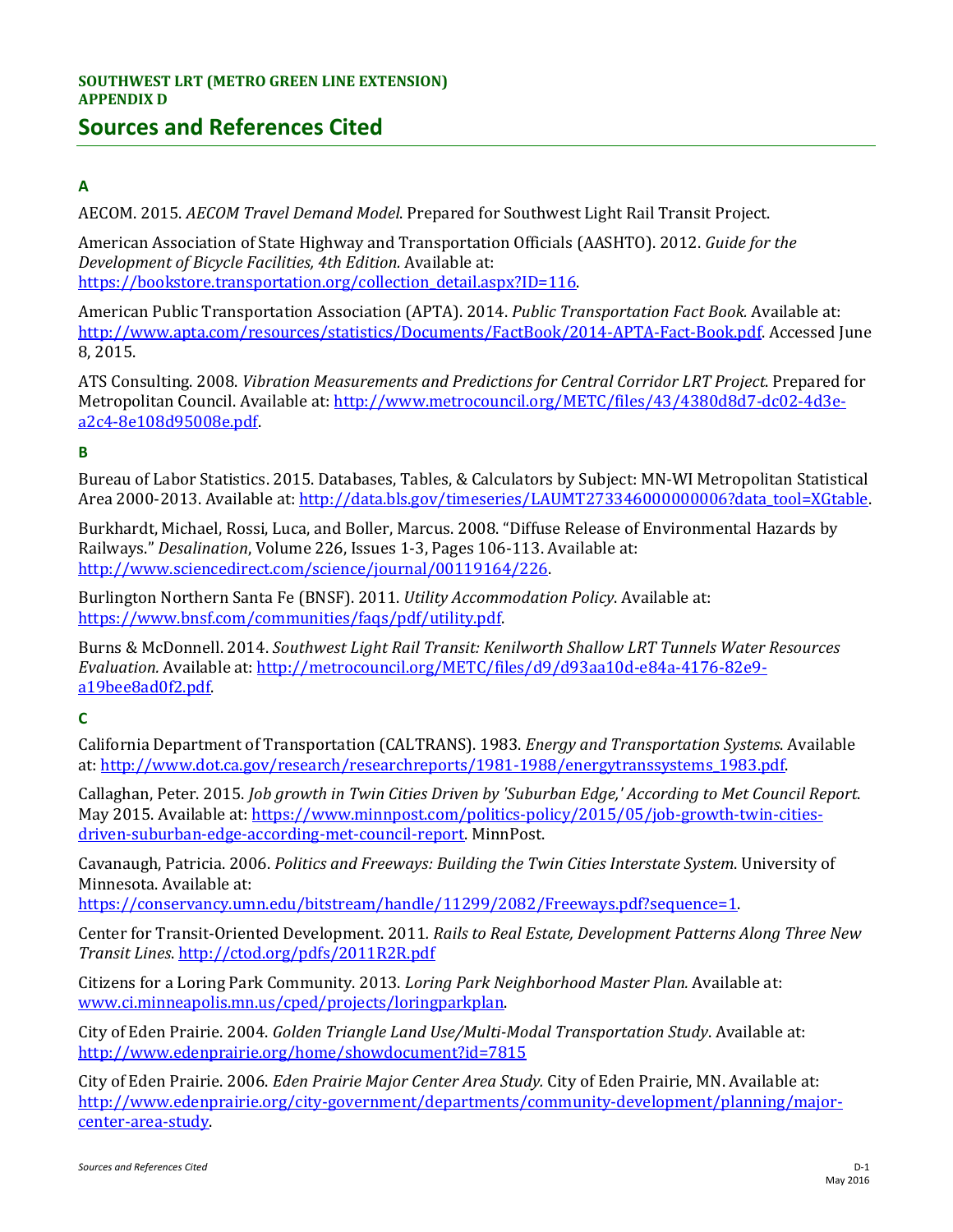City of Eden Prairie. 2007. *Town Center Design Guidelines.* Available at: [http://www.edenprairie.org/home/showdocument?id=330.](http://www.edenprairie.org/home/showdocument?id=330)

City of Eden Prairie. 2009. *Comprehensive Guide Plan.* Available at: [www.edenprairie.org/city](http://www.edenprairie.org/city-government/departments/community-development/planning/comprehensive-guide-plan)[government/departments/community-development/planning/comprehensive-guide-plan.](http://www.edenprairie.org/city-government/departments/community-development/planning/comprehensive-guide-plan)

City of Eden Prairie. 2014a. *2014-15 Budget*. Available at: [http://www.edenprairie.org/home/showdocument?id=3071.](http://www.edenprairie.org/home/showdocument?id=3071) Accessed May 5, 2015.

City of Eden Prairie. 2014b. Capital Improvement Plan-Draft 2015 to 2024. Available at: [http://edenprairie.org/home/showdocument?id=3778.](http://edenprairie.org/home/showdocument?id=3778)

City of Eden Prairie. 2015. *Drinking Water Frequently Asked Questions*. Available at [http://www.edenprairie.org/community/living-green/groundwater-and-drinking-water/drinking-water](http://www.edenprairie.org/community/living-green/groundwater-and-drinking-water/drinking-water-faq)[faq.](http://www.edenprairie.org/community/living-green/groundwater-and-drinking-water/drinking-water-faq)

City of Hopkins. 2007. Hopkins Station Area Plan. Available at: [http://www.hopkinsmn.com/transportation/pdf/station-area-report.pdf.](http://www.hopkinsmn.com/transportation/pdf/station-area-report.pdf)

City of Hopkins. 2009a. *Blake Road Corridor Small Area Plan*. May 19, 2009. Available at: [http://www.hopkinsmn.com/development/current/blake/pdf/blake-rd-small-area-plan.pdf.](http://www.hopkinsmn.com/development/current/blake/pdf/blake-rd-small-area-plan.pdf)

City of Hopkins. 2009b. *Hopkins Comprehensive Plan.* Available at: [www.hopkinsmn.com/development/plan/index.php.](http://www.hopkinsmn.com/development/plan/index.php)

City of Hopkins. 2015a. *Annual Budget January 1 - December 31, 2015*. Available at: [http://www.hopkinsmn.com/budget/pdf/2015-budget.pdf.](http://www.hopkinsmn.com/budget/pdf/2015-budget.pdf) Accessed May 5, 2015.

City of Hopkins. 2015b. *Economic Development, Light Rail Transit*. Available at: [http://www.hopkinsmn.com/lightrail/index.php.](http://www.hopkinsmn.com/lightrail/index.php)

City of Hopkins. 2015c. *Hopkins Highlights, 2014 Drinking Water Report*. Available at: [http://www.hopkinsmn.com/services/water/pdf/water-quality2014.pdf.](http://www.hopkinsmn.com/services/water/pdf/water-quality2014.pdf) 

City of Minneapolis. 2005a. *Bryn Mawr Neighborhood Land Use Plan*. Available at: [http://www.ci.minneapolis.mn.us/www/groups/public/@cped/documents/webcontent/wcms1p-](http://www.ci.minneapolis.mn.us/www/groups/public/@cped/documents/webcontent/wcms1p-085291.pdf)[085291.pdf.](http://www.ci.minneapolis.mn.us/www/groups/public/@cped/documents/webcontent/wcms1p-085291.pdf) 

City of Minneapolis. 2005b. *Midtown Minneapolis Land Use and Development Plan*. Available at: [http://www.ci.minneapolis.mn.us/www/groups/public/@cped/documents/webcontent/wcms1p-](http://www.ci.minneapolis.mn.us/www/groups/public/@cped/documents/webcontent/wcms1p-085287.pdf)[085287.pdf.](http://www.ci.minneapolis.mn.us/www/groups/public/@cped/documents/webcontent/wcms1p-085287.pdf) 

City of Minneapolis. 2007a. *Bassett Creek Valley Master Plan*. Available at: [http://www.ci.minneapolis.mn.us/cped/planning/cped\\_basset-creek.](http://www.ci.minneapolis.mn.us/cped/planning/cped_basset-creek)

City of Minneapolis. 2007b. *Midtown Corridor Historic Bridge Study*. Available at: [http://midtowngreenway.org/files/mgc/ckfinder/files/MidtownCorridorHistoricBridgeStudy5-30-07.pdf.](http://midtowngreenway.org/files/mgc/ckfinder/files/MidtownCorridorHistoricBridgeStudy5-30-07.pdf)

City of Minneapolis. 2007c. *Minneapolis Parks and Recreation Board Comprehensive Plan*. Available at: [https://www.minneapolisparks.org/\\_asset/9h52lq/comprehensive\\_plan.pdf.](https://www.minneapolisparks.org/_asset/9h52lq/comprehensive_plan.pdf)

City of Minneapolis. 2008. *Uptown Small Area Plan*. Available at: [http://www.ci.minneapolis.mn.us/cped/planning/cped\\_uptown-plan.](http://www.ci.minneapolis.mn.us/cped/planning/cped_uptown-plan) 

City of Minneapolis. 2009a. *Street & Sidewalk Design Guidelines.* Available at: [http://www.minneapolismn.gov/publicworks/transplan/comp/public-works\\_trans-plan\\_designguidelines.](http://www.minneapolismn.gov/publicworks/transplan/comp/public-works_trans-plan_designguidelines)

City of Minneapolis. 2009b. *The Minneapolis Plan for Sustainable Growth.* Available at: [http://www.ci.minneapolis.mn.us/cped/planning/cped\\_comp\\_plan\\_update\\_draft\\_plan.](http://www.ci.minneapolis.mn.us/cped/planning/cped_comp_plan_update_draft_plan) Amended 2011.

City of Minneapolis. 2010. *Bicycle Facility Design Guidelines*. Available at: [http://www.minneapolismn.gov/publicworks/transplan/comp/public-works\\_trans-plan\\_designguidelines.](http://www.minneapolismn.gov/publicworks/transplan/comp/public-works_trans-plan_designguidelines)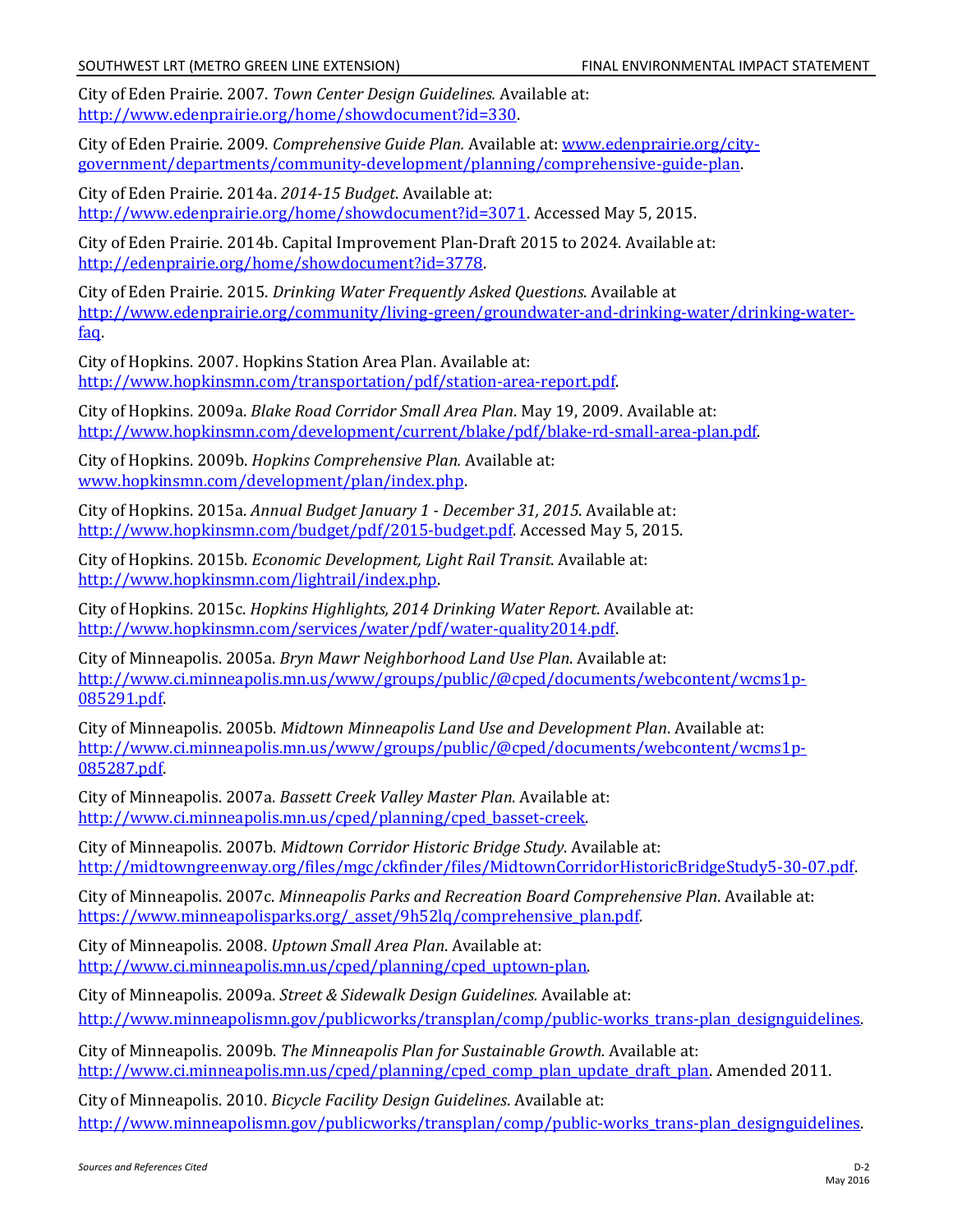City of Minneapolis. 2011. *Access Minneapolis*. Ten Year Transportation Action Plan. Available at: [http://www.ci.minneapolis.mn.us/publicworks/transplan/public-works\\_trans-plan\\_index.](http://www.ci.minneapolis.mn.us/publicworks/transplan/public-works_trans-plan_index)

City of Minneapolis. 2013a. *Loring Park Neighborhood Master Plan*. October 2013. Available at: [http://www.minneapolismn.gov/www/groups/public/@cped/documents/webcontent/wcms1p-](http://www.minneapolismn.gov/www/groups/public/@cped/documents/webcontent/wcms1p-117862.pdf)[117862.pdf.](http://www.minneapolismn.gov/www/groups/public/@cped/documents/webcontent/wcms1p-117862.pdf)

City of Minneapolis. 2013b. *Minneapolis Climate Action Plan.* Available at: [www.ci.minneapolis.mn.us/www/groups/public/@citycoordinator/documents/webcontent/wcms1p-](http://www.ci.minneapolis.mn.us/www/groups/public/@citycoordinator/documents/webcontent/wcms1p-113598.pdf)[113598.pdf.](http://www.ci.minneapolis.mn.us/www/groups/public/@citycoordinator/documents/webcontent/wcms1p-113598.pdf)

City of Minneapolis. 2014. Minneapolis *Bicycle and Pedestrian Count Report.* Available at: [http://minneapolismn.gov/ www/groups/public/@publicworks/documents/images/wcms1p-135319.pdf.](http://minneapolismn.gov/%20www/groups/public/@publicworks/documents/images/wcms1p-135319.pdf) Accessed: February 2015.

City of Minneapolis. 2015a. *2015 Budget*. Available at: [http://www.ci.minneapolis.mn.us/finance/budget/2015adopted.](http://www.ci.minneapolis.mn.us/finance/budget/2015adopted) Accessed May 5, 2015.

City of Minneapolis. 2015b. Minneapolis Water Facts. Available at: [http://www.minneapolismn.gov/publicworks/water/water\\_waterfacts](http://www.minneapolismn.gov/publicworks/water/water_waterfacts)

City of Minneapolis. 2015c. *Kenilworth Trail Bicycle Volumes*. Provided for the Southwest Light Rail Transit Project.

City of Minneapolis and Hennepin County Regional Railroad Authority. 2010. *Southwest Transitway Station Area Strategic Planning.* December 2010. Available at: [http://old.swlrtcommunityworks.org/station-area](http://old.swlrtcommunityworks.org/station-area-planning.html)[planning.html.](http://old.swlrtcommunityworks.org/station-area-planning.html)

City of Minneapolis Community Planning and Economic Development Department, Planning Division. 2000. *The Minneapolis Plan*. Available at: [http://www.minneapolismn.gov/cped/planning/cped\\_mplsplan.](http://www.minneapolismn.gov/cped/planning/cped_mplsplan) 

City of Minneapolis Community Planning and Economic Development Department. 2009. *Lyn-Lake Small Area Plan*. Available at:

[www.ci.minneapolis.mn.us/www/groups/public/@cped/documents/webcontent/convert\\_273408.pdf.](http://www.ci.minneapolis.mn.us/www/groups/public/@cped/documents/webcontent/convert_273408.pdf)

City of Minneapolis Planning Department. 2003. *Downtown East/North Loop Master Plan.* Available at: http://www.ci.minneapolis.mn.us/cped/planning/master-plans\_downtown-east-north-loop\_index.

City of Minneapolis Planning Department. 2007. *Midtown Greenway Land Use Development Plan.* Available at: [www.minneapolismn.gov/www/groups/public/@cped/documents/webcontent/convert\\_266361.pdf.](http://www.minneapolismn.gov/www/groups/public/@cped/documents/webcontent/convert_266361.pdf)

City of Minneapolis Planning Department. 2010. *North Loop Small Area Plan.* April 2010. Available at: [http://www.minneapolismn.gov/www/groups/public/@cped/documents/webcontent/convert\\_274477.pd](http://www.minneapolismn.gov/www/groups/public/@cped/documents/webcontent/convert_274477.pdf) [f.](http://www.minneapolismn.gov/www/groups/public/@cped/documents/webcontent/convert_274477.pdf)

City of Minnetonka, 2008. *2030 Comprehensive Guide Plan.* Available at: [http://eminnetonka.com/planning/comprehensive-guide-plan.](http://eminnetonka.com/planning/comprehensive-guide-plan)

City of Minnetonka. 2014. 2013 *Minnetonka Drinking Water Report.* Available at: [http://eminnetonka.com/documents/utilitydocs/tap-water-quality-report-2013.pdf.](http://eminnetonka.com/documents/utilitydocs/tap-water-quality-report-2013.pdf)

City of Minnetonka. 2015a. *2015 Budget.* Available at: [http://www.eminnetonka.com/documents/2015\\_budget.pdf.](http://www.eminnetonka.com/documents/2015_budget.pdf) Accessed May 5, 2015.

City of Minnetonka. 2015b. *Planning Projects: At Home Apartments, 5709 Rowland Road*. Available at: [http://eminnetonka.com/current-projects/planning-projects/1132-at-home-apartments.](http://eminnetonka.com/current-projects/planning-projects/1132-at-home-apartments) 

City of Minnetonka. 2015c. *Planning Projects: Music Barn Apartments, 5740 & 5750 Shady Oak Road*. Available at: [http://eminnetonka.com/current-projects/planning-projects/1279-music-barn-apts.](http://eminnetonka.com/current-projects/planning-projects/1279-music-barn-apts)

City of St. Louis Park. 2003. *Elmwood Area Land Use, Transit and Transportation Study*. Available at: [http://www.stlouispark.org/pdf/ElmwoodReport.pdf.](http://www.stlouispark.org/pdf/ElmwoodReport.pdf)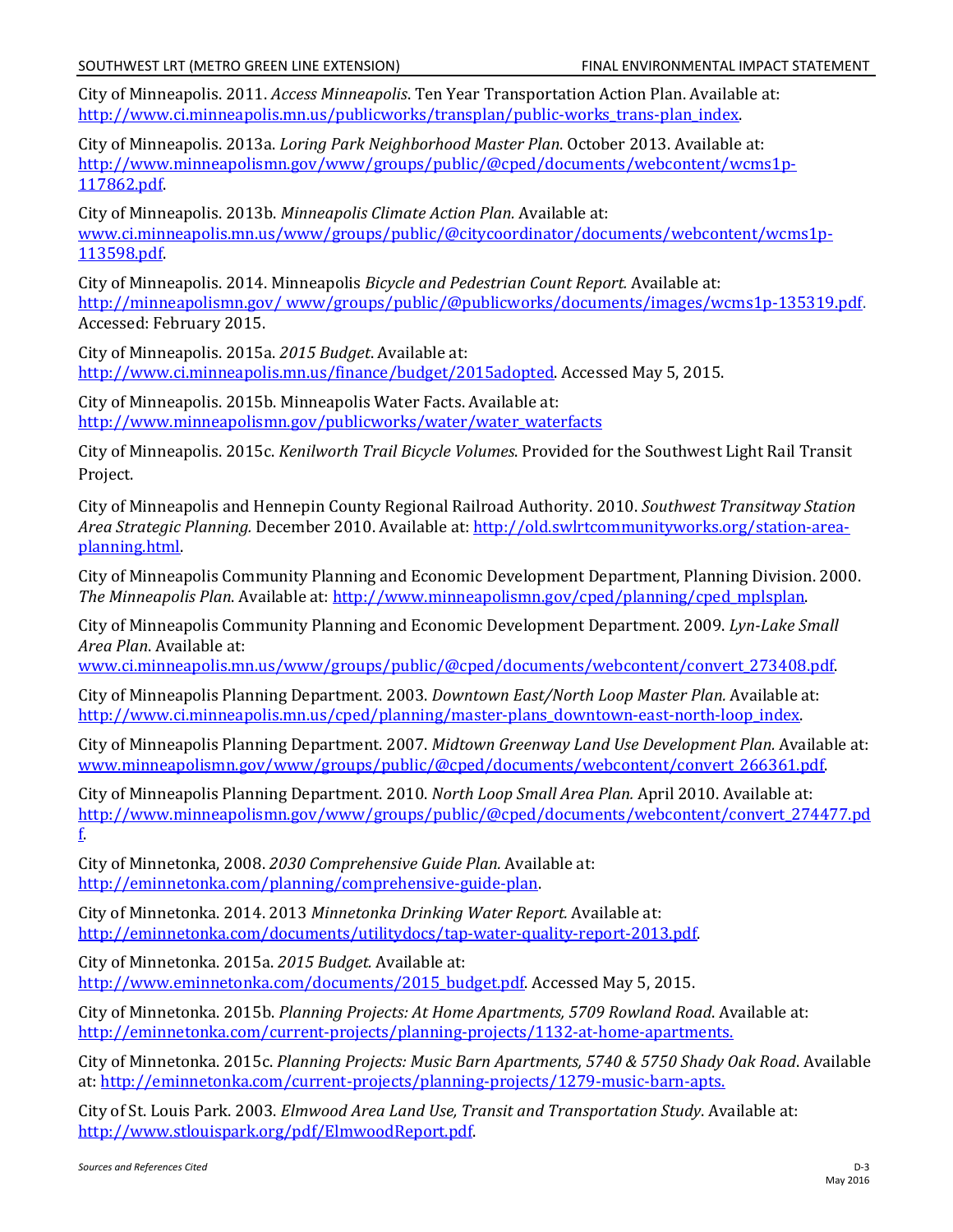City of St. Louis Park. 2007. *Connect the Park! 10-Year Plan*. Available at: [http://www.stlouispark.org/connect-the-park/connect-the-park.html.](http://www.stlouispark.org/connect-the-park/connect-the-park.html)

City of St. Louis Park. 2009. *St. Louis Park Comprehensive Plan.* Available at: [www.stlouispark.org/comprehensive-plan.html.](http://www.stlouispark.org/comprehensive-plan.html)

City of St. Louis Park. 2012. *Beltline Area Framework and Design Guidelines.* Available at: [www.stlouispark.org/webfiles/file/community-dev/beltline\\_guidelines\\_final\\_11\\_1\\_2012.pdf.](http://www.stlouispark.org/webfiles/file/community-dev/beltline_guidelines_final_11_1_2012.pdf)

City of St. Louis Park. 2014. *Water Report 2013*. Available at: http://www.stlouispark.org/webfiles/file/public-works/2013\_water\_report\_final.pdf.

City of St. Louis Park. 2015a. *2015 Budget and 2015-2024 Capital Improvement Program (Adopted December 15, 2014)*. Available at: [http://www.stlouispark.org/webfiles/file/finance/2015-Budget-Final-Property-Tax-](http://www.stlouispark.org/webfiles/file/finance/2015-Budget-Final-Property-Tax-Levies.pdf)[Levies.pdf.](http://www.stlouispark.org/webfiles/file/finance/2015-Budget-Final-Property-Tax-Levies.pdf) Accessed May 5, 2015.

City of St. Louis Park. 2015b. *Development Activity in St. Louis Park, Project in the Works*. Available at: [http://www.stlouispark.org/webfiles/file/community-dev/dev\\_projects\\_update\\_april\\_22\\_2015.pdf.](http://www.stlouispark.org/webfiles/file/community-dev/dev_projects_update_april_22_2015.pdf)

Clinton, William. 1994. *Executive Order 12898. Federal Actions to Address Environmental Justice in Minority Populations and Low-Income Populations*. Available at[: http://www.archives.gov/federal-register/executive](http://www.archives.gov/federal-register/executive-orders/pdf/12898.pdf)[orders/pdf/12898.pdf.](http://www.archives.gov/federal-register/executive-orders/pdf/12898.pdf)

Corridors of Opportunity (now The Partnership for Regional Opportunity). 2014. *Community Outreach and Engagement.* Available at: [http://www.corridorsofopportunity.org/activities/engagement.](http://www.corridorsofopportunity.org/activities/engagement)

Council on Environmental Quality (CEQ). 1997. *Considering Cumulative Effects Under the National Environmental Policy Act*. Available at: [http://energy.gov/sites/prod/files/nepapub/nepa\\_documents/RedDont/G-CEQ-ConsidCumulEffects.pdf.](http://energy.gov/sites/prod/files/nepapub/nepa_documents/RedDont/G-CEQ-ConsidCumulEffects.pdf)

Council on Environmental Quality (CEQ)*.* 2005. *Guidance on the Consideration of Past Actions in Cumulative Effects Analysis.* Available at: [http://energy.gov/sites/prod/files/nepapub/nepa\\_documents/RedDont/G-](http://energy.gov/sites/prod/files/nepapub/nepa_documents/RedDont/G-CEQ-PastActsCumulEffects.pdf)

[CEQ-PastActsCumulEffects.pdf.](http://energy.gov/sites/prod/files/nepapub/nepa_documents/RedDont/G-CEQ-PastActsCumulEffects.pdf) Craul, Phillip J. 1985. *A Description of Urban Soils and Their Desired Characteristics.* Journal of Arboriculture. Available at: [http://joa.isa-arbor.com/articles.asp?JournalID=1&VolumeID=11&IssueID=11.](http://joa.isa-arbor.com/articles.asp?JournalID=1&VolumeID=11&IssueID=11)

**D**

Diaz, R.B, et al. 1999. *Impact of Rail Transit On Property Values*. Available at: [http://reconnectingamerica.org/assets/Uploads/bestpractice083.pdf.](http://reconnectingamerica.org/assets/Uploads/bestpractice083.pdf)

**E**

EMI Threat Assessment, Progress Review Meeting. Field Management Services, 123 N. Laurel St., Los Angeles, CA 90048, November 20, 2009.

**F**

Federal Emergency Management Agency (FEMA). 2004a. *Flood Insurance Rate Map (FIRM) No. 27053C0356E, Bassett Creek.* Available at: [http://msc.fema.gov/portal.](http://msc.fema.gov/portal) 

Federal Emergency Management Agency (FEMA). 2004b. *Flood Insurance Rate Map (FIRM) No. 27053C0342E, Minnehaha Creek.* Available at: [http://msc.fema.gov/portal.](http://msc.fema.gov/portal)

Federal Emergency Management Agency (FEMA). 2004c. *Flood Insurance Rate Map (FIRM) No. 27053C0341E, Nine Mile Creek (North Fork) Floodplain.* Available at: [http://msc.fema.gov/portal.](http://msc.fema.gov/portal) 

Federal Emergency Management Agency (FEMA). 2004d. *Flood Insurance Rate Map (FIRM) No. 27053C0435E, Nine Mile Creek (South Fork) Floodplain.* Available at: [http://msc.fema.gov/portal.](http://msc.fema.gov/portal)

Federal Emergency Management Agency (FEMA). 2004e. *Flood Insurance Rate Map (FIRM) No. 27053C0430E, Purgatory Creek Floodplain*. Available at: [http://msc.fema.gov/portal.](http://msc.fema.gov/portal)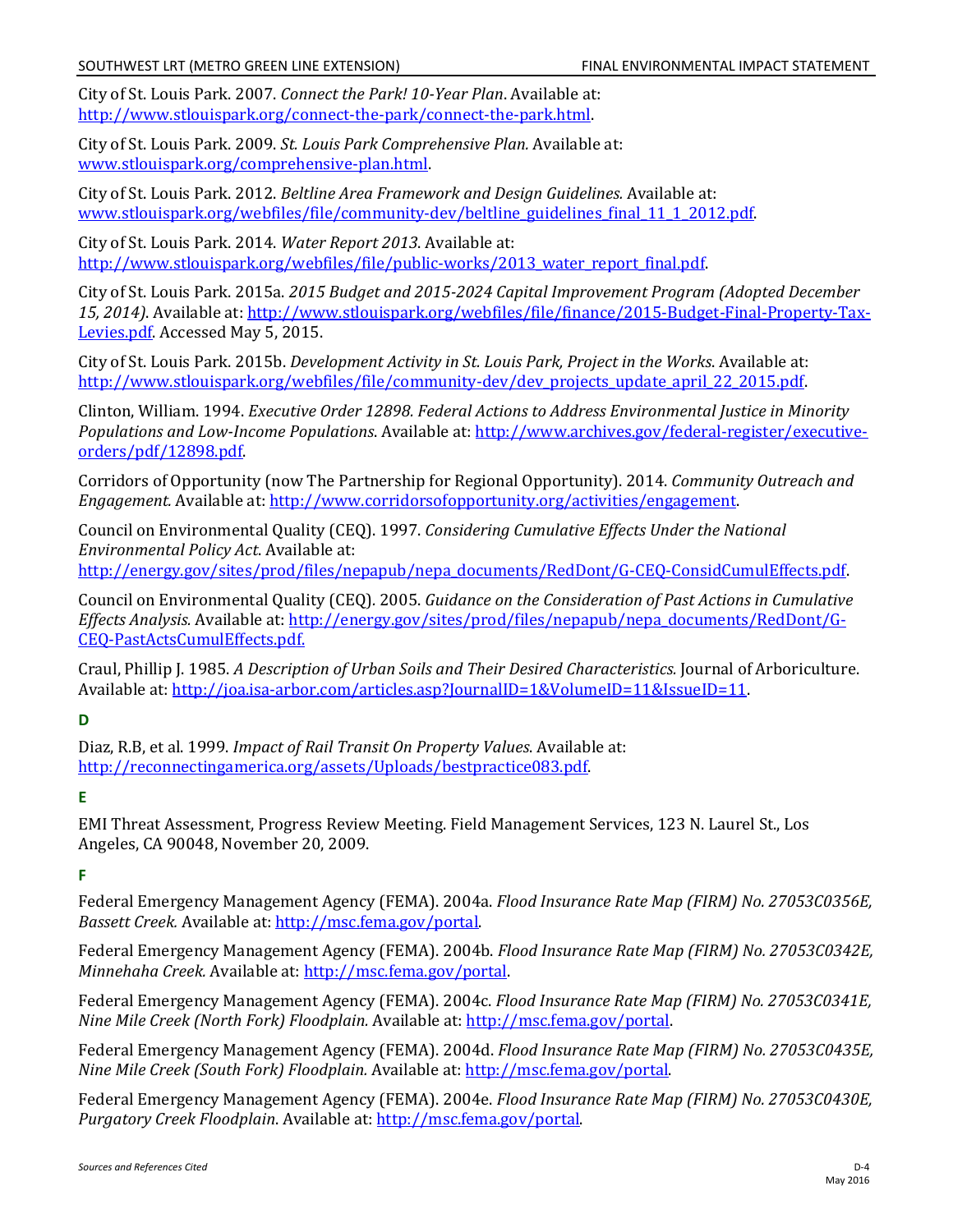Federal Emergency Management Agency (FEMA). 2007. *Flood Insurance Rate Map (FIRM) No. 27053C0361E, South Oak Lake Floodplain.* Available at: [http://msc.fema.gov/portal.](http://msc.fema.gov/portal) 

Federal Emergency Management Agency (FEMA). 2014a. *Flood Zones.* Available at: [https://www.fema.gov/floodplain-management/flood-zones.](https://www.fema.gov/floodplain-management/flood-zones) 

Federal Emergency Management Agency (FEMA). 2014b. *Zone AE and A1-30*. Available at: [http://www.fema.gov/floodplain-management/zone-ae-and-a1-30.](http://www.fema.gov/floodplain-management/zone-ae-and-a1-30)

Federal Highway Administration (FHWA). 1987. *Guidance for Preparing and Processing Environmental and Section 4(f) Documents*. Technical Advisory T 6640.8A. Federal Highway Administration, Office of Environmental Policy, Washington, DC. Available at:

[http://environment.fhwa.dot.gov/guidebook/vol2/doc7i.pdf.](http://environment.fhwa.dot.gov/guidebook/vol2/doc7i.pdf)

Federal Highway Administration (FHWA). 1988. *Visual Impact Assessment for Highway Projects*. Publication FHWA-HI-88-054. Available at:

[http://www.dot.ca.gov/ser/downloads/visual/FHWAVisualImpactAssmt.pdf.](http://www.dot.ca.gov/ser/downloads/visual/FHWAVisualImpactAssmt.pdf)

Federal Highway Administration (FHWA). 2003a. *Interim Guidance: Questions and Answers Regarding Indirect and Cumulative Impact Considerations in the NEPA Process*. Available at: [https://www.environment.fhwa.dot.gov/guidebook/qaimpact.asp.](https://www.environment.fhwa.dot.gov/guidebook/qaimpact.asp)

Federal Highway Administration (FHWA). 2003b. *Program Guide, Utility Relocation and Accommodation on Federal-Aid Highway Projects*. Available at: [https://www.fhwa.dot.gov/reports/utilguid/if03014.pdf.](https://www.fhwa.dot.gov/reports/utilguid/if03014.pdf)

Federal Highway Administration (FHWA). 2006. *Shared-Use Path Level of Service Calculator: A User's Guide.* Available at: [http://www.fhwa.dot.gov/publications/research/safety/pedbike/05138/05138.pdf.](http://www.fhwa.dot.gov/publications/research/safety/pedbike/05138/05138.pdf)

Federal Highway Administration (FHWA). 2009. *Technical Manual for Design and Construction of Road Tunnels – Civil Elements*. Available at: [http://www.fhwa.dot.gov/bridge/tunnel/pubs/nhi09010/index.cfm.](http://www.fhwa.dot.gov/bridge/tunnel/pubs/nhi09010/index.cfm)

Federal Highway Administration (FHWA). 2012a. *Interim Guidance Update on Mobile Source Air Toxic Analysis in NEPA.* Available at:

[http://www.fhwa.dot.gov/environment/air\\_quality/air\\_toxics/policy\\_and\\_guidance/aqintguidmem.cfm.](http://www.fhwa.dot.gov/environment/air_quality/air_toxics/policy_and_guidance/aqintguidmem.cfm)

Federal Highway Administration (FHWA). 2012b. *Interim Guidance Update on Mobile Source Air Toxic Analysis in NEPA – Appendix C*. Available at:

http://www.fhwa.dot.gov/environment/air\_quality/air\_toxics/policy\_and\_guidance/aqintguidapc.cfm.

Federal Highway Administration (FHWA). 2012c. *Section 4(f) Policy Paper.* Federal Highway Administration, Office of Planning, Environment and Realty, Project Development and Environmental Review, Washington, DC. Available at: [http://environment.fhwa.dot.gov/4f/4fpolicy.asp.](http://environment.fhwa.dot.gov/4f/4fpolicy.asp) 

Federal Highway Administration (FHWA). 2015a. *Grand Rounds Scenic Byway*. Available at: [http://www.fhwa.dot.gov/byways/byways/2243.](http://www.fhwa.dot.gov/byways/byways/2243)

Federal Highway Administration (FHWA). 2015b. *Questions and Answers Regarding the Consideration of Indirect and Cumulative Impacts in the NEPA Process.* Federal Highway Administration, Environmental Review Toolkit. Available at: [https://www.environment.fhwa.dot.gov/projdev/qaimpact.asp.](https://www.environment.fhwa.dot.gov/projdev/qaimpact.asp)

Field Management Services. 2009. *University of Minnesota Central Corridor Light Rail Project EMI Threat Assessment, Progress Review Meeting.*

Federal Transit Administration (FTA) 2011. *Project and Construction Management Guidelines (2011 Update)*. Available at: [http://www.fta.dot.gov/FTA\\_Project\\_and\\_CM\\_Guidelines\\_-\\_July\\_2011\\_Update\\_12-01-26.pdf.](http://www.fta.dot.gov/FTA_Project_and_CM_Guidelines_-_July_2011_Update_12-01-26.pdf)

Federal Transit Administration (FTA). 2006. *Transit Noise and Vibration Impact Assessment.* Publication FTA-VA-90-1003-06. United States Department of Transportation, Federal Transit Administration, Office of Planning and Environment, Washington, DC. May 2006. Available at: [http://www.fta.dot.gov/documents/FTA\\_Noise\\_and\\_Vibration\\_Manual.pdf.](http://www.fta.dot.gov/documents/FTA_Noise_and_Vibration_Manual.pdf)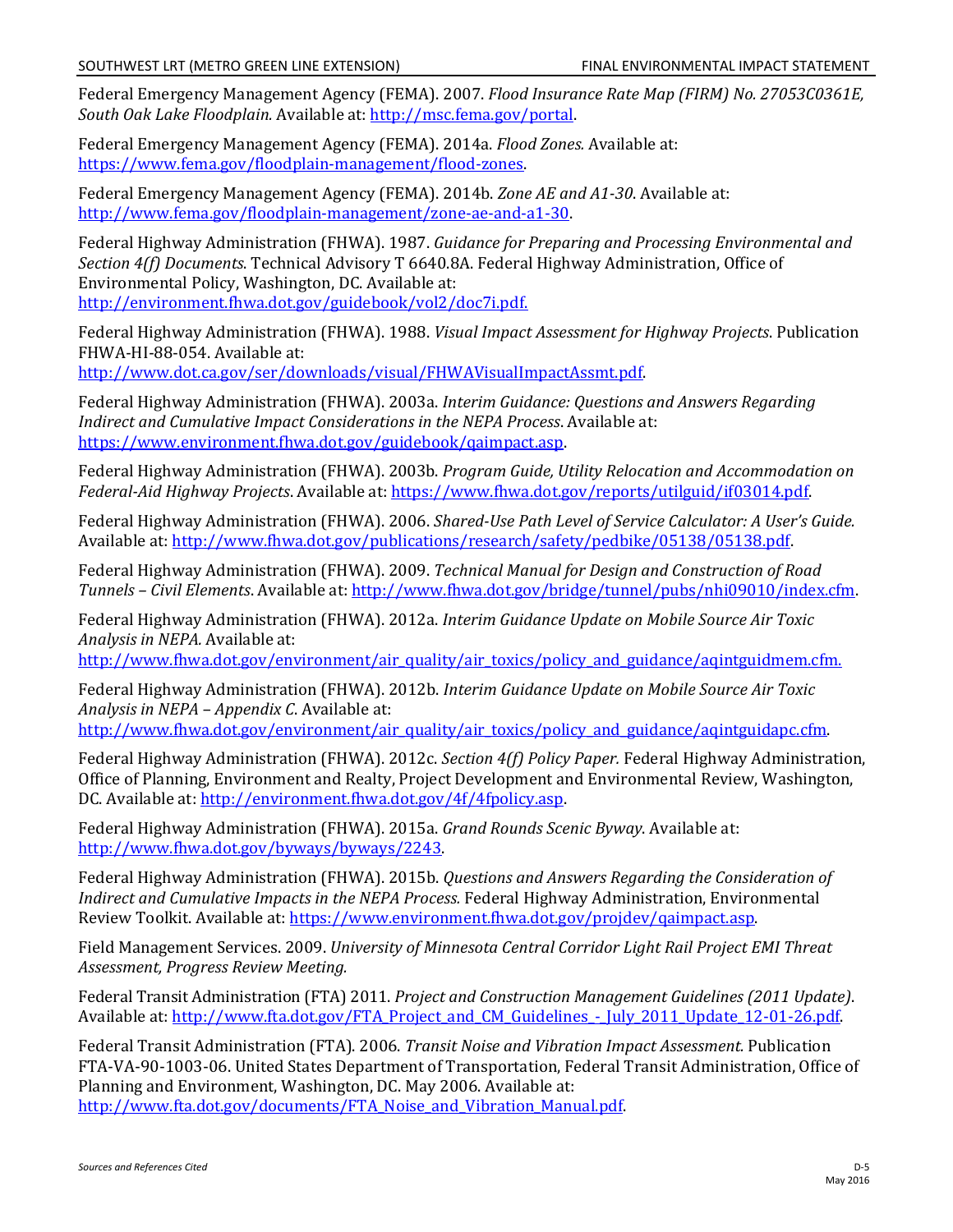Federal Transit Administration (FTA). 2008a. *FTA Circular C 5010.1D, Grant Management Requirements*. November 1, 2008. Available at: [http://www.fta.dot.gov/documents/C\\_5010\\_1D\\_Finalpub.pdf.](http://www.fta.dot.gov/documents/C_5010_1D_Finalpub.pdf)

Federal Transit Administration (FTA). 2008b. "Notice of Intent to Prepare an Environmental Impact Statement on The Proposed Southwest Transitway Project In Hennepin County, Minnesota." *Federal Register*. September 23, 2008. Available at: [https://www.federalregister.gov/articles/2008/09/23/E8-22257/](https://www.federalregister.gov/articles/2008/09/23/E8-22257/preparation-of-an-environmental-impact-statement-on-the-proposed-southwest-transitway-project-in) [preparation-of-an-environmental-impact-statement-on-the-proposed-southwest-transitway-project-in.](https://www.federalregister.gov/articles/2008/09/23/E8-22257/preparation-of-an-environmental-impact-statement-on-the-proposed-southwest-transitway-project-in)

Federal Transit Administration (FTA), 2008c*. Guidance on the Prevention and Mitigation of Environmental, Health and Safety Impacts of Electromagnetic Fields and Radiation for Electric Transit Systems*. Federal Transit Administration, Office of Planning and Environment, Washington DC. 2008. Available at: <http://www.wovenwire.com/reference/electrom,agnetic--document.pdf>

Federal Transit Administration (FTA). 2010. *Rail Safety – State Safety Oversight Program*. Available at: [http://transit-safety.volpe.dot.gov/Safety/oversight.asp.](http://transit-safety.volpe.dot.gov/Safety/oversight.asp)

Federal Transit Administration (FTA). 2011. *Issues in Bus Rapid Transit*. Available at: [http://www.fta.dot.gov/documents/issues.pdf.](http://www.fta.dot.gov/documents/issues.pdf)

Federal Transit Administration (FTA). 2012a. *FTA Circular C 4703.1, Environmental Justice Policy Guidance for Federal Transit Administration Recipients.* United States Department of Transportation, Federal Transit Administration. August 15, 2012. Available at: [http://www.fta.dot.gov/documents/FTA\\_EJ\\_Circular\\_7.14-](http://www.fta.dot.gov/documents/FTA_EJ_Circular_7.14-12_FINAL.pdf) [12\\_FINAL.pdf.](http://www.fta.dot.gov/documents/FTA_EJ_Circular_7.14-12_FINAL.pdf)

Federal Transit Administration (FTA). 2012b. *FTA Circular C 4702.1B, Title VI Requirements and Guidelines for Federal Transit Administration Recipients*. Effective October 1, 2012*.* United States Department of Transportation, Federal Transit Administration. October 1, 2012. Available at: [http://www.fta.dot.gov/documents/FTA\\_Title\\_VI\\_FINAL.pdf.](http://www.fta.dot.gov/documents/FTA_Title_VI_FINAL.pdf) 

Federal Transit Administration (FTA). 2012c. FTA *Circular C5800.1, Safety and Security Management Guidance for Major Capital Projects.* United States Department of Transportation, Federal Transit Administration. August 1, 2007. Available at: [http://www.fta.dot.gov/legislation\\_law/12349\\_6930.html.](http://www.fta.dot.gov/legislation_law/12349_6930.html)

Federal Transit Administration (FTA). 2012d. "Environmental Impact Statements; Notice of Availability for Draft EIS Southwest Transitway Construction and Operation Light Rail Transit, Hennepin County, MN." Federal Register. October 12, 2012. Available at: [http://www.gpo.gov/fdsys/pkg/FR-2012-10-12/pdf/2012-](http://www.gpo.gov/fdsys/pkg/FR-2012-10-12/pdf/2012-25154.pdf) [25154.pdf.](http://www.gpo.gov/fdsys/pkg/FR-2012-10-12/pdf/2012-25154.pdf)

Federal Transit Administration (FTA). 2013a. "Notice of Intent to Prepare a Supplemental Draft Environmental Impact Statement for the Southwest Light Rail Transit Extension Project (Formerly Referred to as the Southwest Transitway)." *Federal Register*. July 22, 2013. Available at: [http://www.gpo.gov/fdsys/pkg/FR-2013-07-22/pdf/2013-17506.pdf.](http://www.gpo.gov/fdsys/pkg/FR-2013-07-22/pdf/2013-17506.pdf)

Federal Transit Administration (FTA). 2013b. *New and Small Starts Evaluation and Rating Process Final Policy Guidance.* August 2013. Available at: [http://www.fta.dot.gov/documents/NS-](http://www.fta.dot.gov/documents/NS-SS_Final_PolicyGuidance_August_2013.pdf)[SS\\_Final\\_PolicyGuidance\\_August\\_2013.pdf.](http://www.fta.dot.gov/documents/NS-SS_Final_PolicyGuidance_August_2013.pdf)

Federal Transit Administration (FTA). 2014a. *FTA Circular C 7050.1, Federal Transit Administration Guidance on Joint Development*. August 25, 2014. Available at: [http://www.fta.dot.gov/documents/FTA\\_C\\_7050\\_1\\_Guidance\\_on\\_Joint\\_Development\\_Circular.pdf.](http://www.fta.dot.gov/documents/FTA_C_7050_1_Guidance_on_Joint_Development_Circular.pdf)

Federal Transit Administration (FTA). 2015a. *Final Interim Policy Guidance: Federal Transit Administration Capital Investment Grant Program.* Available at: [http://www.fta.dot.gov/12304.html.](http://www.fta.dot.gov/12304.html)

Federal Transit Administration (FTA). 2015b. *Proposed Allocation of Funds for Fiscal Year 2016: Capital Investment Grant Program (New Starts, Core Capacity and Small Starts)*. Available at: [http://www.fta.dot.gov/12304\\_16263.html.](http://www.fta.dot.gov/12304_16263.html)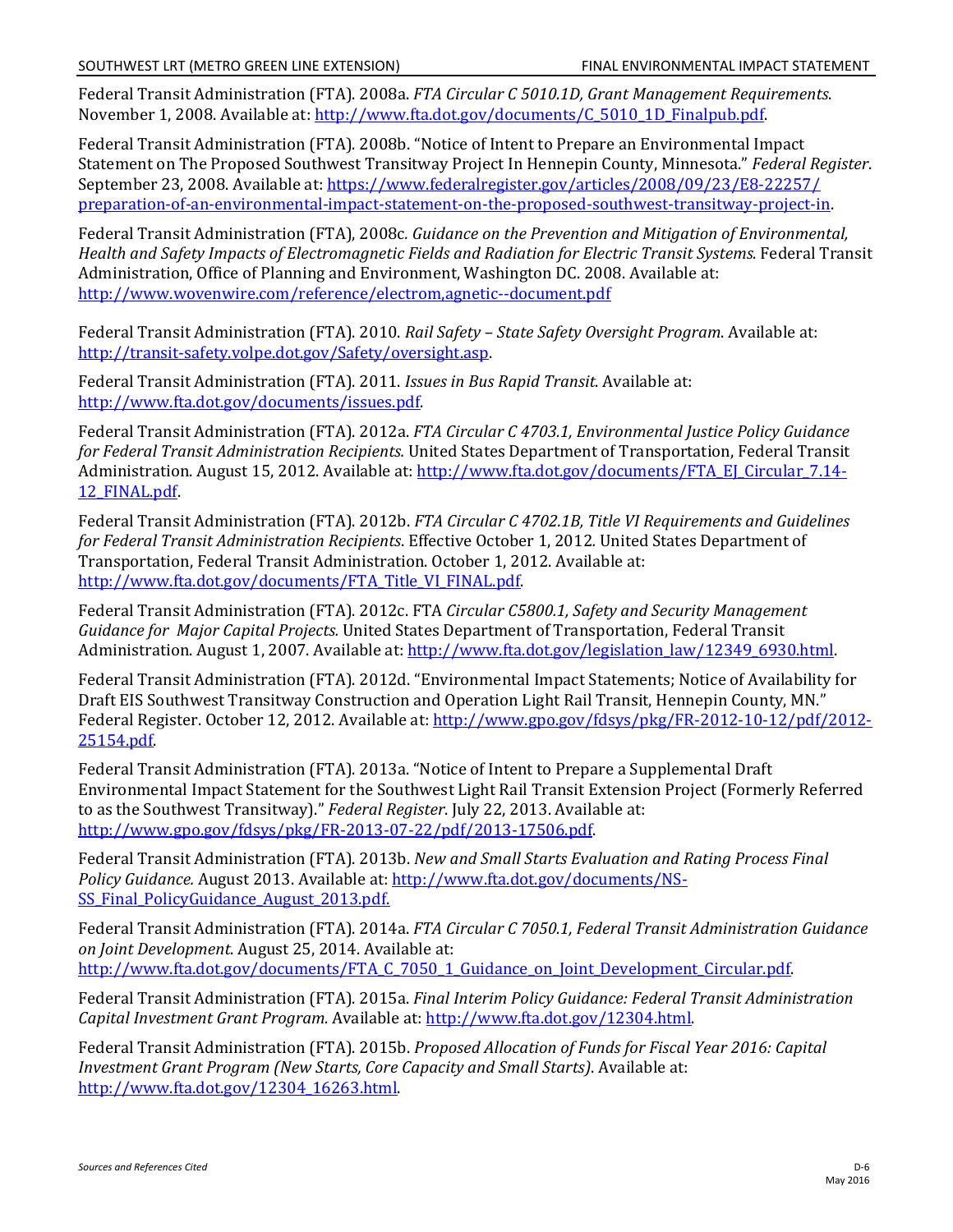Federal Transit Administration (FTA). 2015c. *"Environmental Impact Statements; Notice of Availability for Supplemental Draft EIS Southwest Light Rail Transit (Metro Green Line Extension) "* Federal Register. May 22, 2015. Available at: [https://federalregister.gov/a/2015-12508.](https://federalregister.gov/a/2015-12508)

Federal Transit Administration (FTA). 2015d. "*Environmental Impact Statements; Notice of Availability (Amended Notices) for Supplemental Draft EIS Southwest Light Rail Transit (Metro Green Line Extension)*" Federal Register. June 5, 2105. Available at: [https://federalregister.gov/a/2015-13787.](https://federalregister.gov/a/2015-13787)

Fogarty, Nadine and Austin, Mason. 2011. *Rails to Real Estate: Development Patterns Along Three New Transit Lines*. Center for Transit-Oriented Development. March 2011. Available at: [http://ctod.org/pdfs/2011R2R.pdf.](http://ctod.org/pdfs/2011R2R.pdf) 

Fortune Magazine. 2015. *Fortune 500: 2015.* Available at[: http://fortune.com/fortune500/.](http://fortune.com/fortune500/) Accessed May 26, 2015.

## **G**

Goetz, Edward G., Kate Ko, Aaron Haga, Hoang Tan, and Jeff Matson (Goetz et al.). 2010. *The Hiawatha Line: Impacts on Land Use and Residential Housing Value.* Available at: <http://www.cts.umn.edu/Publications/ResearchReports/reportdetail.html?id=1826> Accessed May 4, 2015.

Gopher State One Call (GSOC). 2015. *Gopher State One Call 2015 Handbook*. Available at: http://www.gopherstateonecall.org/images/2015\_gsoc\_handbook\_interactive.pdf

**H**

Hay Dobbs. 2009. *Blake Road Corridor Small Area Plan.* May 2009. Available at: [www.hopkinsmn.com/development/current/blake/pdf/blake-rd-small-area-plan.pdf.](http://www.hopkinsmn.com/development/current/blake/pdf/blake-rd-small-area-plan.pdf)

Hennepin County. 2007. *Cool County Initiative*. Hennepin County Board of Commissioners Resolution Number 07-8-334R2. Available at: [http://www.hennepin.us/~/media/hennepinus/Business/work-with](http://www.hennepin.us/%7E/media/hennepinus/Business/work-with-hennepin-county/Documents/chapter-10-implementation-policies.pdf?la=en)[hennepin-county/Documents/chapter-10-implementation-policies.pdf?la=en](http://www.hennepin.us/%7E/media/hennepinus/Business/work-with-hennepin-county/Documents/chapter-10-implementation-policies.pdf?la=en)

Hennepin County. 2011a. *2030 Hennepin County Comprehensive Plan Update.* June 2011. Available at: [www.hennepin.us/~/media/hennepinus/Business/work-with-hennepin-county/Documents/2030](http://www.hennepin.us/%7E/media/hennepinus/Business/work-with-hennepin-county/Documents/2030-comprehensive-plan-small.pdf) [comprehensive-plan-small.pdf.](http://www.hennepin.us/%7E/media/hennepinus/Business/work-with-hennepin-county/Documents/2030-comprehensive-plan-small.pdf)

Hennepin County. 2011b. *2030 Hennepin County Transportation Systems Plan.* October 2011. Available at: [www.hennepin.us/~/media/hennepinus/Business/work-with-hennepin-county/Documents/2030-hctsp](http://www.hennepin.us/%7E/media/hennepinus/Business/work-with-hennepin-county/Documents/2030-hctsp-complete.pdf)[complete.pdf.](http://www.hennepin.us/%7E/media/hennepinus/Business/work-with-hennepin-county/Documents/2030-hctsp-complete.pdf)

Hennepin County. 2013a. *Cool County 2012 Report*. Available at: [http://www.hennepin.us/~/media/](http://www.hennepin.us/%7E/media/%20hennepinus/residents/environment/documents/349010113-cool-counties-report-2012-web.pdf)  [hennepinus/residents/environment/documents/349010113-cool-counties-report-2012-web.pdf.](http://www.hennepin.us/%7E/media/%20hennepinus/residents/environment/documents/349010113-cool-counties-report-2012-web.pdf)

Hennepin County. 2013b. *Southwest Corridor Investment Framework.* December 2013. Available at: [www.swlrtcommunityworks.org/southwest-corridor-investment-framework-0.](http://www.swlrtcommunityworks.org/southwest-corridor-investment-framework-0)

Hennepin County. 2013c. *Southwest Corridor-wide Housing Inventory*. Southwest LRT Community Works. Available at: [http://www.swlrtcommunityworks.org/beyond-rails/planning-information/housing](http://www.swlrtcommunityworks.org/beyond-rails/planning-information/housing-inventory)[inventory.](http://www.swlrtcommunityworks.org/beyond-rails/planning-information/housing-inventory) 

Hennepin County. 2013d. *Southwest LRT New Starts Affordable Housing Rating Evaluation Summary, MZ Strategies*. Southwest LRT Community Works.

Hennepin County. 2013e. *Transitional Station Area Action Plans*. Southwest LRT Community Works. Available at: [http://www.swlrtcommunityworks.org/beyond-rails/planning-information/tsaap.](http://www.swlrtcommunityworks.org/beyond-rails/planning-information/tsaap)

Hennepin County. 2014a. *Hennepin County 2040 Bicycle Transportation Plan Appendix C – Bikeway Design Toolkit.* Available at: [http://www.hennepin.us/~/media/hennepinus/residents/transportation/bike/bike](http://www.hennepin.us/%7E/media/hennepinus/residents/transportation/bike/bike-plan/Appendix%20C%20-%20Bicycle%20Design%20ToolkitFINAL.pdf)[plan/Appendix%20C%20-%20Bicycle%20Design%20ToolkitFINAL.pdf.](http://www.hennepin.us/%7E/media/hennepinus/residents/transportation/bike/bike-plan/Appendix%20C%20-%20Bicycle%20Design%20ToolkitFINAL.pdf)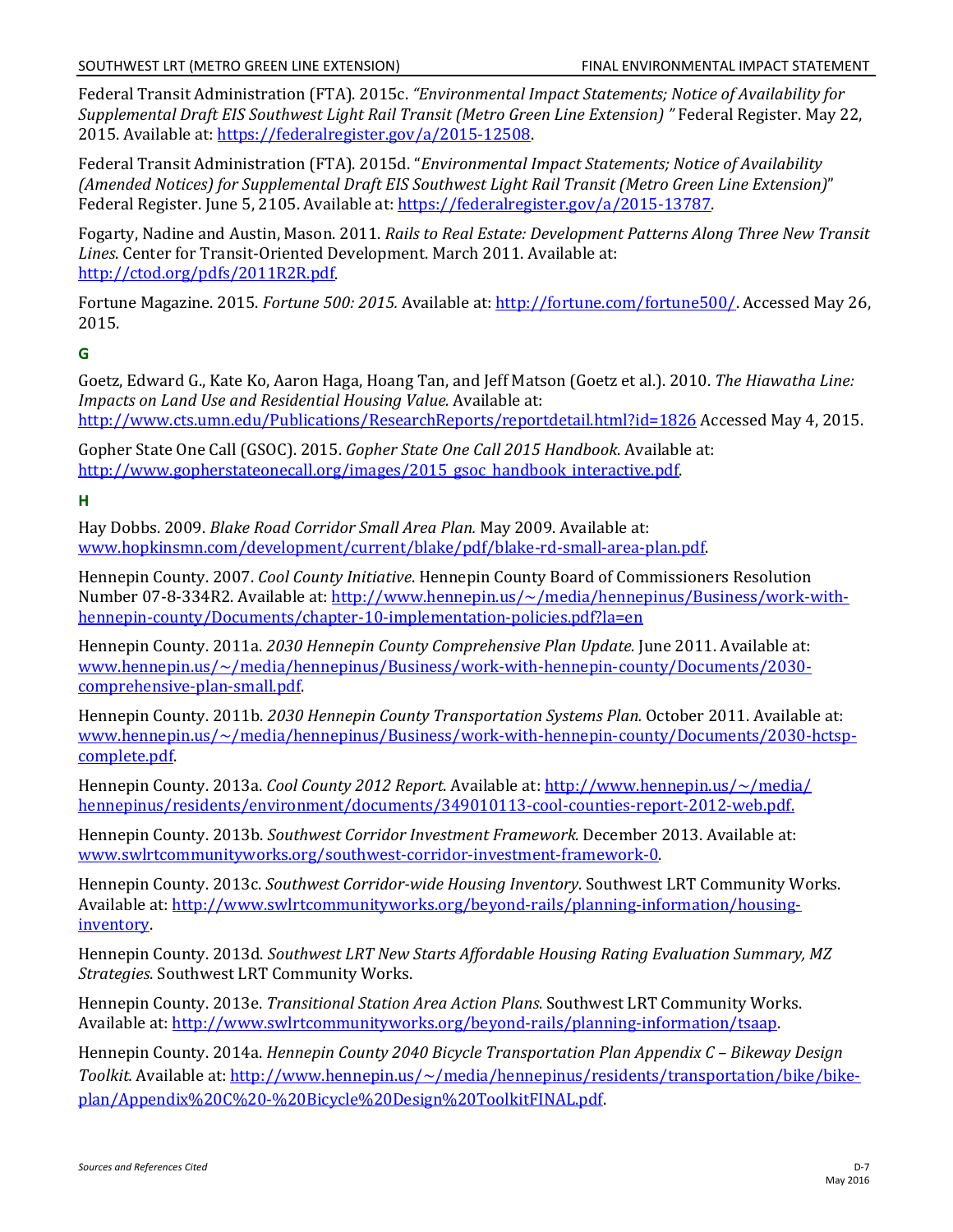Hennepin County. 2014b. *Southwest LRT Community Works – Stations*. Available at: [http://www.swlrtcommunityworks.org/explore-corridor/stations/stations-listing.](http://www.swlrtcommunityworks.org/explore-corridor/stations/stations-listing)

Hennepin County. 2014c. *SWLRT Housing Gaps Analysis*. Southwest LRT Community Works. Available at: [http://www.swlrtcommunityworks.org/~/media/SW%20Corridor/Document%20Archive/housing/housin](http://www.swlrtcommunityworks.org/%7E/media/SW%20Corridor/Document%20Archive/housing/housing-gaps-analysis-report.pdf) [g-gaps-analysis-report.pdf.](http://www.swlrtcommunityworks.org/%7E/media/SW%20Corridor/Document%20Archive/housing/housing-gaps-analysis-report.pdf)

Hennepin County. 2014d. *Southwest LRT New Starts Submittal.* Southwest LRT Community Works.

Hennepin County. 2015a. *Capital Improvement Program*. Available at: [http://www.hennepin.us/your](http://www.hennepin.us/your-government/budget-finance/budgets)[government/budget-finance/budgets.](http://www.hennepin.us/your-government/budget-finance/budgets) 

Hennepin County. 2015b. *Property Information Search.* Available at: [http://www.hennepin.us/residents/property/property-information-search.](http://www.hennepin.us/residents/property/property-information-search) Accessed May 8, 2015.

Hennepin County. 2015c. *SWLRT Corridor-wide Housing Strategy*. Southwest LRT Community Works. Available at: [http://www.swlrtcommunityworks.org/beyond-rails/planning-information/housing](http://www.swlrtcommunityworks.org/beyond-rails/planning-information/housing-inventory)[inventory.](http://www.swlrtcommunityworks.org/beyond-rails/planning-information/housing-inventory)

Hennepin County Regional Railroad Authority (HCRRA). 2012. *Minneapolis, Northfield & Southern (MN&S) Freight Rail Report.* Available at: [http://www.metrocouncil.org/METC/files/41/41bb05df-f805-41ec-b494-](http://www.metrocouncil.org/METC/files/41/41bb05df-f805-41ec-b494-44ccd2e46a80.pdf) [44ccd2e46a80.pdf.](http://www.metrocouncil.org/METC/files/41/41bb05df-f805-41ec-b494-44ccd2e46a80.pdf) Page 65.

HKGI, Inc. 2007. *Bassett Creek Valley Master Plan.* Available at: [http://minneapolismn.gov/cped/planning/cped\\_basset-creek.](http://minneapolismn.gov/cped/planning/cped_basset-creek)

**I**

IBI Group and HKGI, Inc. 2007. *Hopkins Station Area Plan*. Available at: [www.hopkinsmn.com/transportation/pdf/station-area-report.pdf.](http://www.hopkinsmn.com/transportation/pdf/station-area-report.pdf)

**J**

Jaffe, Eric. 2013. *The Case Against One-Way Streets*. City Lab. [http://www.citylab.com/commute/2013/01/case-against-one-way-streets/4549/.](http://www.citylab.com/commute/2013/01/case-against-one-way-streets/4549/) 

**K**

Kimley-Horn and Associates, Inc. 2015. "Light Rail Vehicle Photograph."

Ko, Kate and Xinhu Cao (Ko and Cao). 2010. *Impacts of the Hiawatha Light Rail Line on Commercial and Industrial Property Values in Minneapolis*. Available at: <http://www.cts.umn.edu/Publications/ResearchReports/reportdetail.html?id=1922>. Accessed May 4, 2015.

**L**

Liu, Xiang, Saat, Rapik M., Xiao, Qin, and Barkan, Christopher P.L (Liu et al). 2013. ["Analysis of U.S. Freight-](http://railtec.illinois.edu/CEE/pdf/Journal%20Papers/2013/Liu%20et%20al%202013%20AAP%20Derailment%20Severity.pdf)[Train Derailment Severity using Zero-Truncated Negative Binomial Regression and Quantile Regression."](http://railtec.illinois.edu/CEE/pdf/Journal%20Papers/2013/Liu%20et%20al%202013%20AAP%20Derailment%20Severity.pdf) *Accident Analysis and Prevention 59: 8793*.University of Illinois at Urbana-Champaign. Available at [http://railtec.illinois.edu/articles/Files/Journal%20Articles/2013/Liu%20et%20al%202013%20AAP%20](http://railtec.illinois.edu/articles/Files/Journal%20Articles/2013/Liu%20et%20al%202013%20AAP%20Derailment%20Severity.pdf) [Derailment%20Severity.pdf.](http://railtec.illinois.edu/articles/Files/Journal%20Articles/2013/Liu%20et%20al%202013%20AAP%20Derailment%20Severity.pdf)

**M**

Metro District Office of Operations and Maintenance. 2014. *Metropolitan Freeway System 2013 Congestion Report*. Available at[: http://www.dot.state.mn.us/rtmc/reports/congestionreport2013.pdf.](http://www.dot.state.mn.us/rtmc/reports/congestionreport2013.pdf)

Metro Transit. 2015. *Visual Quality Guide*.

MetroGIS Datafinder. 2010. *Generalized Land Use*. Available at: [http://www.mngeo.state.mn.us/chouse/land\\_use\\_recent.html.](http://www.mngeo.state.mn.us/chouse/land_use_recent.html)

MetroGIS Datafinder. 2014. *Planned Land Use*. Available at: [http://www.mngeo.state.mn.us/chouse/land\\_use\\_recent.html.](http://www.mngeo.state.mn.us/chouse/land_use_recent.html)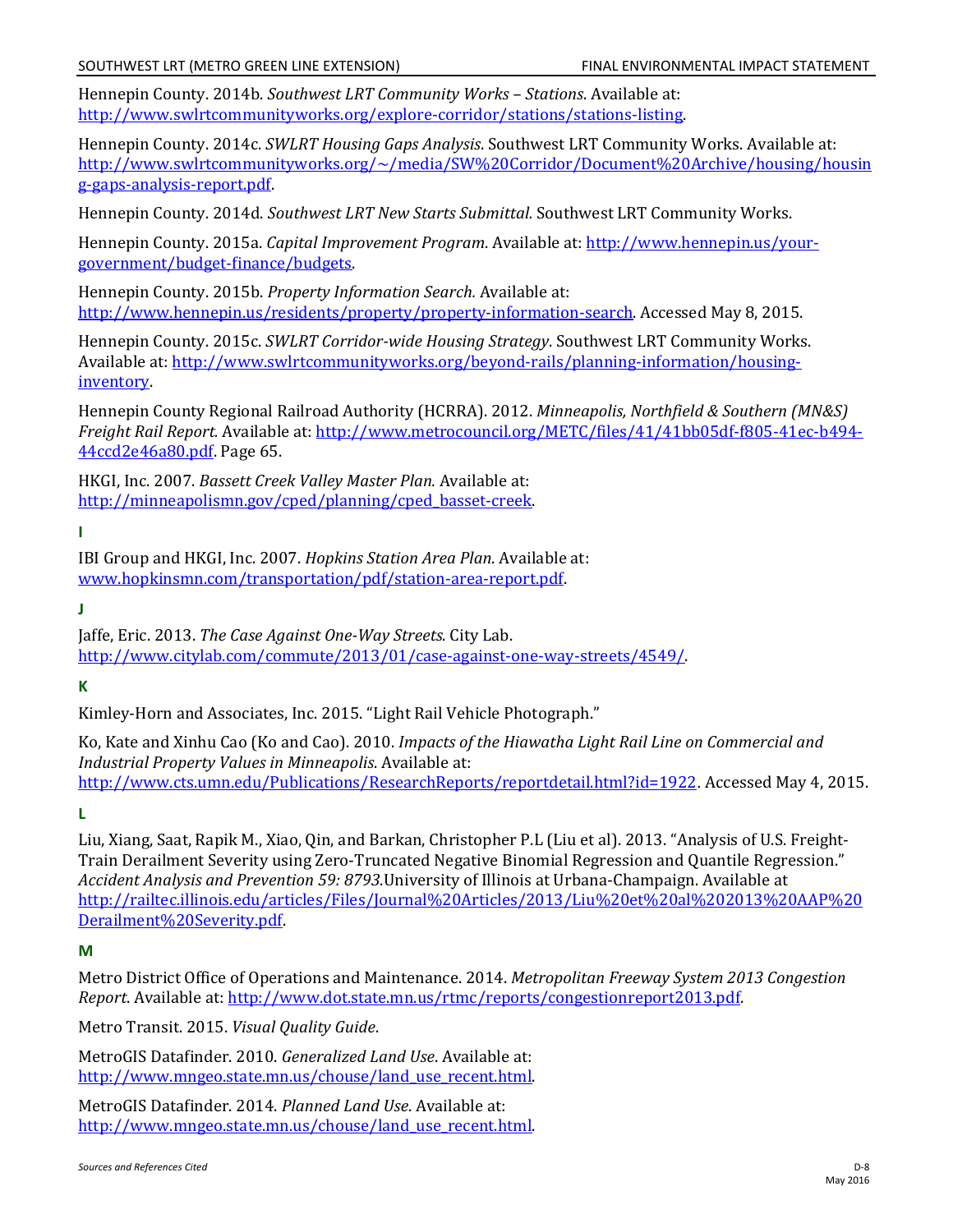Metropolitan Council (Council). 2006. *2030 Regional Development Framework.* Available at: [www.metrocouncil.org/planning/publications-and-resources/2030-regional-development-framework.aspx.](http://www.metrocouncil.org/planning/publications-and-resources/2030-regional-development-framework.aspx)

Metropolitan Council (Council). 2010, amended 2013. *2030 Transportation Policy Plan*. Final November 2010. Available at[: http://www.metrocouncil.org/Transportation/Planning/Transportation-](http://www.metrocouncil.org/Transportation/Planning/Transportation-Policy-Plan/2030-Transportation-Policy-Plan-(1).aspx)[Policy-Plan/2030-Transportation-Policy-Plan-\(1\).aspx.](http://www.metrocouncil.org/Transportation/Planning/Transportation-Policy-Plan/2030-Transportation-Policy-Plan-(1).aspx)

Metropolitan Council (Council). 2011. *2030 Regional Development Framework, September 2011 Regional Benchmarks Update.* Available at[: http://www.metrocouncil.org/Planning/Publications-And-](http://www.metrocouncil.org/Planning/Publications-And-Resources/Regional-Benchmarks-Measuring-Our-Progress.aspx)[Resources/Regional-Benchmarks-Measuring-Our-Progress.aspx.](http://www.metrocouncil.org/Planning/Publications-And-Resources/Regional-Benchmarks-Measuring-Our-Progress.aspx)

Metropolitan Council (Council). 2012b. *Station and Support Facility Design Guidelines User Guide Supplement*. Available at: [http://www.metrocouncil.org/METC/files/ea/eaa8d03e-2d7a-4e61-b045-391dbe737999.pdf.](http://www.metrocouncil.org/METC/files/ea/eaa8d03e-2d7a-4e61-b045-391dbe737999.pdf) 

Metropolitan Council (Council). 2014b. *Thrive MSP 2040.* Available at: [http://www.metrocouncil.org/Planning/Projects/Thrive-2040/Thrive-MSP-2040-Plan.aspx.](http://www.metrocouncil.org/Planning/Projects/Thrive-2040/Thrive-MSP-2040-Plan.aspx)

Metropolitan Council (Council). 2015a. *Census, Forecasts & Estimates*. Available at: [http://www.metrocouncil.org/Data-and-Maps/Data/Census-Forecasts-Estimates.aspx.](http://www.metrocouncil.org/Data-and-Maps/Data/Census-Forecasts-Estimates.aspx) 

Metropolitan Council (Council). 2015b. *Metro Light Rail Transit Design Criteria, Revision 4.0*. Available at: Southwest LRT Project Office.

Metropolitan Council (Council). 2015c. *2040 Regional Parks Policy Plan*. Available at: [http://www.metrocouncil.org/METC/files/40/40d78518-295b-474e-a26c-e85f62b9e706.pdf.](http://www.metrocouncil.org/METC/files/40/40d78518-295b-474e-a26c-e85f62b9e706.pdf) 

Metropolitan Council (Council). 2015d. *Minnesota Interagency Water Resource Application* (Clean Water Act, Section 404*), Southwest LRT Metro Green Line Extension) – Minneapolis, St. Louis Park, Hopkins, Minnetonka, and Eden Prairie, Minnesota.* Available at: [http://metrocouncil.org/swlrt/feis.](http://metrocouncil.org/swlrt/feis)

Metropolitan Council (Council). 2015e. *2040 Transportation Policy Plan*. January 2015. Available at: [http://www.metrocouncil.org/Transportation/Planning-2/Key-Transportation-Planning-](http://www.metrocouncil.org/Transportation/Planning-2/Key-Transportation-Planning-Documents/Transportation-Policy-Plan-(1)/The-Adopted-2040-TPP-(1).aspx?source=child)[Documents/Transportation-Policy-Plan-\(1\)/The-Adopted-2040-TPP-\(1\).aspx?source=child.](http://www.metrocouncil.org/Transportation/Planning-2/Key-Transportation-Planning-Documents/Transportation-Policy-Plan-(1)/The-Adopted-2040-TPP-(1).aspx?source=child)

Metropolitan Council (Council). 2015f. *2040 Transportation Policy Plan, Appendix C: Long Range Highway and Transit Capital Project List*. Available at[: http://www.metrocouncil.org/Transportation/Planning-2/Key-](http://www.metrocouncil.org/Transportation/Planning-2/Key-Transportation-Planning-Documents/Transportation-Policy-Plan-(1)/The-Adopted-2040-TPP-(1)/Final-2040-Transportation-Policy-Plan/2040-TPP-Appendix-C-Project-List.aspx)[Transportation-Planning-Documents/Transportation-Policy-Plan-\(1\)/The-Adopted-2040-TPP-\(1\)/Final-](http://www.metrocouncil.org/Transportation/Planning-2/Key-Transportation-Planning-Documents/Transportation-Policy-Plan-(1)/The-Adopted-2040-TPP-(1)/Final-2040-Transportation-Policy-Plan/2040-TPP-Appendix-C-Project-List.aspx)[2040-Transportation-Policy-Plan/2040-TPP-Appendix-C-Project-List.aspx](http://www.metrocouncil.org/Transportation/Planning-2/Key-Transportation-Planning-Documents/Transportation-Policy-Plan-(1)/The-Adopted-2040-TPP-(1)/Final-2040-Transportation-Policy-Plan/2040-TPP-Appendix-C-Project-List.aspx).

Metropolitan Council (Council). 2015g. *New Starts Report to Federal Transit Administration*.

Metropolitan Council (Council). 2015h. *Southwest LRT Technical Report, Financial Analysis in Support of the Final EIS*.

Metropolitan Council (Council). 2015i. *Locally Requested Capital Investments (LRCI) Cost Estimates.*

Metropolitan Council (Council). 2015j. *Regional Transitway Guidelines*. Available at: [http://www.metrocouncil.org/Transportation/Publications-And-Resources/RegionalTransitwayGuidelines](http://www.metrocouncil.org/Transportation/Publications-And-Resources/RegionalTransitwayGuidelines-pdf.aspx)[pdf.aspx.](http://www.metrocouncil.org/Transportation/Publications-And-Resources/RegionalTransitwayGuidelines-pdf.aspx) 

Metropolitan Council and City of Minneapolis (Council and City). 2014. *Proposed Redesign of a Portion of Southwest Light Rail Project*. Memorandum of Understanding. Available at: [http://www.minneapolismn.gov/www/groups/public/@mayor/documents/webcontent/wcms1p-](http://www.minneapolismn.gov/www/groups/public/@mayor/documents/webcontent/wcms1p-127882.pdf)[127882.pdf.](http://www.minneapolismn.gov/www/groups/public/@mayor/documents/webcontent/wcms1p-127882.pdf) 

Metropolitan Council and Minnesota Department of Transportation (Council and MnDOT). 2014. *Southwest LRT Project Real Estate Acquisition and Management Plan*.

Meyer, Gary N. and Hobbs, Howard C. 1989. *Surficial Geology, Geologic Atlas of Hennepin County, Minnesota*. University of Minnesota. Available at:

[http://conservancy.umn.edu/bitstream/handle/11299/58491/plate3\\_surficial.pdf?sequence=99&isAllowe](http://conservancy.umn.edu/bitstream/handle/11299/58491/plate3_surficial.pdf?sequence=99&isAllowed=y)  $d=v$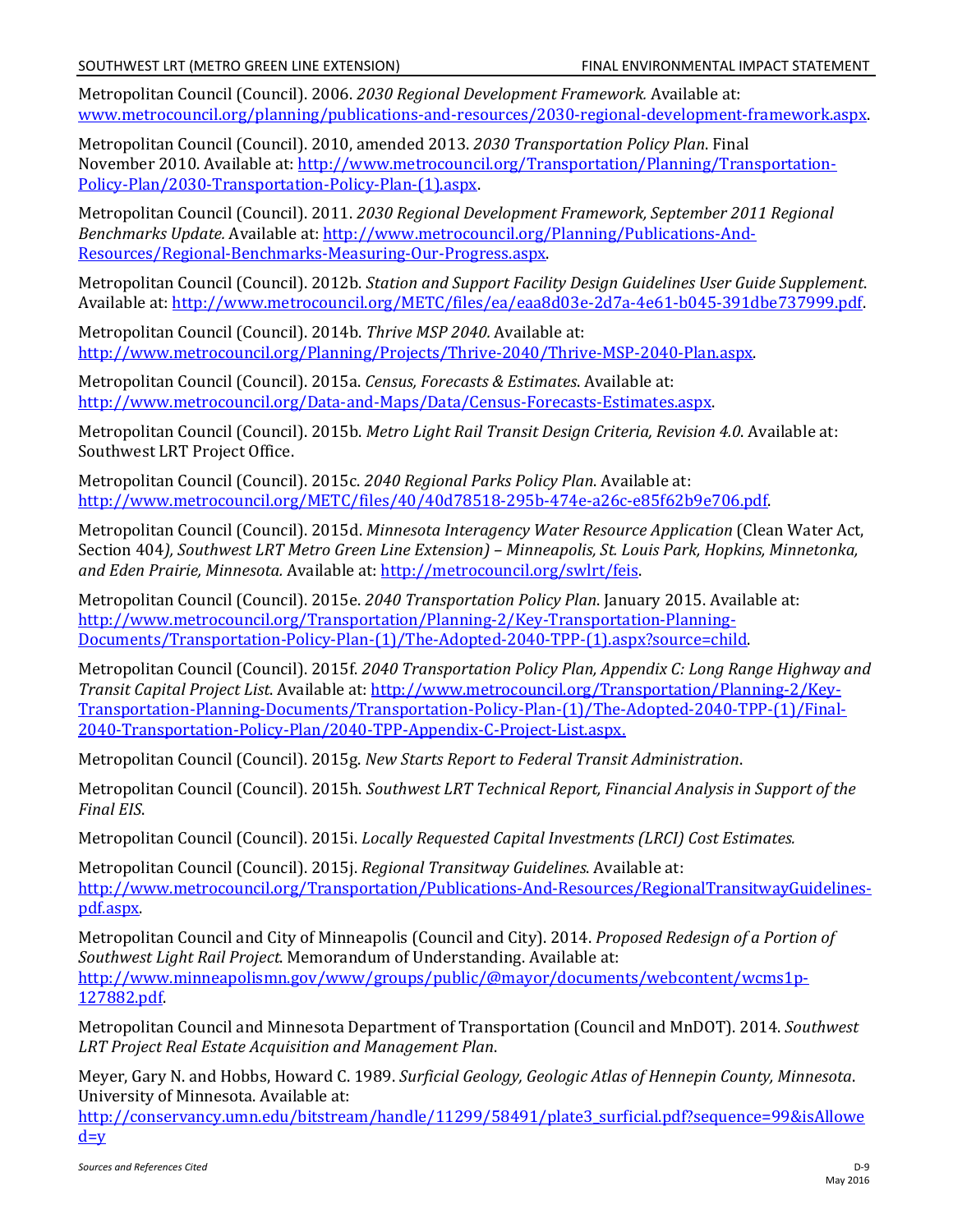Miller, Ellen, and Aaron Novodorsky. 2008a. Creating Outdoor Trail Signage, Part 1: Planning and Design Minnesota History Interpreter, May-June, 3-6.

Miller, Ellen, and Aaron Novodorsky. 2008b. Creating Outdoor Trail Signage, Part 2: Fabrication and Installation Minnesota History Interpreter, Summer, 3-6.

Minneapolis Park and Recreation Board. 2007. *Comprehensive Plan 2007-2020.* October 2007. Available at: [https://www.minneapolisparks.org/\\_asset/9h52lq/comprehensive\\_plan.pdf.](https://www.minneapolisparks.org/_asset/9h52lq/comprehensive_plan.pdf)

Minnehaha Creek Watershed District. 2015. *Minnehaha Creek Reach 20 Remeander*. Available at: [http://www.minnehahacreek.org/project/minnehaha-creek-reach-20-remeander.](http://www.minnehahacreek.org/project/minnehaha-creek-reach-20-remeander)

Minnesota Board of Water and Soil Resources (MnBWSR). 2015a. *Watershed District.* Available at: [http://www.bwsr.state.mn.us/partners/wd/wd.html.](http://www.bwsr.state.mn.us/partners/wd/wd.html)

Minnesota Board of Water and Soil Resources (MnBWSR). 2015b. *Watershed Management Organization.*  Available at*:* [http://www.bwsr.state.mn.us/partners/wmo/wmo.html.](http://www.bwsr.state.mn.us/partners/wmo/wmo.html) 

Minnesota Department of Employment and Economic Development. 2014a. *Fortune 500 Companies in Minnesota*. Available at: [http://mn.gov/deed/business/locating-minnesota/companies](http://mn.gov/deed/business/locating-minnesota/companies-employers/fortune500.jsp)[employers/fortune500.jsp.](http://mn.gov/deed/business/locating-minnesota/companies-employers/fortune500.jsp) Accessed May 26, 2015.

Minnesota Department of Employment and Economic Development. 2014b. *Minnesota Unemployment Statistics, Local Area Unemployment Statistics Data.* Available at: [https://apps.deed.state.mn.us/lmi/laus/Results.aspx?geog=0000000000%2c2701000000%2c2721033460](https://apps.deed.state.mn.us/lmi/laus/Results.aspx?geog=0000000000%2c2701000000%2c2721033460&adjusted=0&periodtype=03&resultset=3&startyear=2006&endyear=2015) [&adjusted=0&periodtype=03&resultset=3&startyear=2006&endyear=2015.](https://apps.deed.state.mn.us/lmi/laus/Results.aspx?geog=0000000000%2c2701000000%2c2721033460&adjusted=0&periodtype=03&resultset=3&startyear=2006&endyear=2015) Accessed June 2, 2015.

Minnesota Department of Health (MDH). 2007. *County Well Index Online*. Available at: [http://www.health.state.mn.us/divs/eh/cwi/.](http://www.health.state.mn.us/divs/eh/cwi/)

Minnesota Department of Health (MDH). 2011. *Source Water Protection Issues Related to Stormwater*. Available at: [http://www.health.state.mn.us/divs/eh/water/swp/stormissue.pdf.](http://www.health.state.mn.us/divs/eh/water/swp/stormissue.pdf)

Minnesota Department of Natural Resources (MnDNR). 1983. Public Waters Inventory (PWI) Maps.

Minnesota Department of Natural Resources (MnDNR). 2013. *Federal Emergency Management Agency (FEMA) Q3 Floodways*. Available at: [http://deli.dnr.state.mn.us/metadata/fldwy\\_femapy3.html.](http://deli.dnr.state.mn.us/metadata/fldwy_femapy3.html) 

Minnesota Department of Natural Resources (MnDNR). 2004. *Minnesota Land Cover Classification System User Manual Version 5.4*. Available at:

[http://files.dnr.state.mn.us/assistance/nrplanning/community/mlccs/mlccs\\_manual\\_v5\\_4.pdf.](http://files.dnr.state.mn.us/assistance/nrplanning/community/mlccs/mlccs_manual_v5_4.pdf)

Minnesota Department of Natural Resources (MnDNR). 2005. *Migratory Waterfowl Feeding and Resting Areas*. Minnesota Geospatial Commons. Available at[: https://gisdata.mn.gov/dataset/env-migratory](https://gisdata.mn.gov/dataset/env-migratory-waterfowl-areas)[waterfowl-areas.](https://gisdata.mn.gov/dataset/env-migratory-waterfowl-areas) Accessed May 2015.

Minnesota Department of Natural Resources (MnDNR). 2008. *Minnesota Land Cover Classification System (MLCCS)*, *Regional Significant Ecological Areas and Regional Ecological Corridors*. Available at: [https://gisdata.mn.gov/dataset/env-mlccs-regional-corr-areas.](https://gisdata.mn.gov/dataset/env-mlccs-regional-corr-areas) Accessed July 2015.

Minnesota Department of Natural Resources (MnDNR). 2013. *Status and Trends of Wetlands in Minnesota: Wetland Quantity Trends from 2006 to 2011.* Available at: [http://files.dnr.state.mn.us/eco/wetlands/wstmp\\_trend\\_report\\_2006-2011.pdf.](http://files.dnr.state.mn.us/eco/wetlands/wstmp_trend_report_2006-2011.pdf)

Minnesota Department of Natural Resources (MnDNR). 2014. Public Waters Inventory (PWI) Maps. Available at: [http://www.dnr.state.mn.us/waters/watermgmt\\_section/pwi/download\\_lists.html.](http://www.dnr.state.mn.us/waters/watermgmt_section/pwi/download_lists.html)

Minnesota Department of Natural Resources (MnDNR). 2015a. *Minnesota Biological Survey (MBS).* Available at: [http://www.dnr.state.mn.us/mbs/index.html.](http://www.dnr.state.mn.us/mbs/index.html) Accessed July 2015.

Minnesota Department of Natural Resources (MnDNR). 2015b. *Minnesota Land Cover Classification System.*  Available at: [http://www.dnr.state.mn.us/mlccs/index.html.](http://www.dnr.state.mn.us/mlccs/index.html) Accessed June 2015.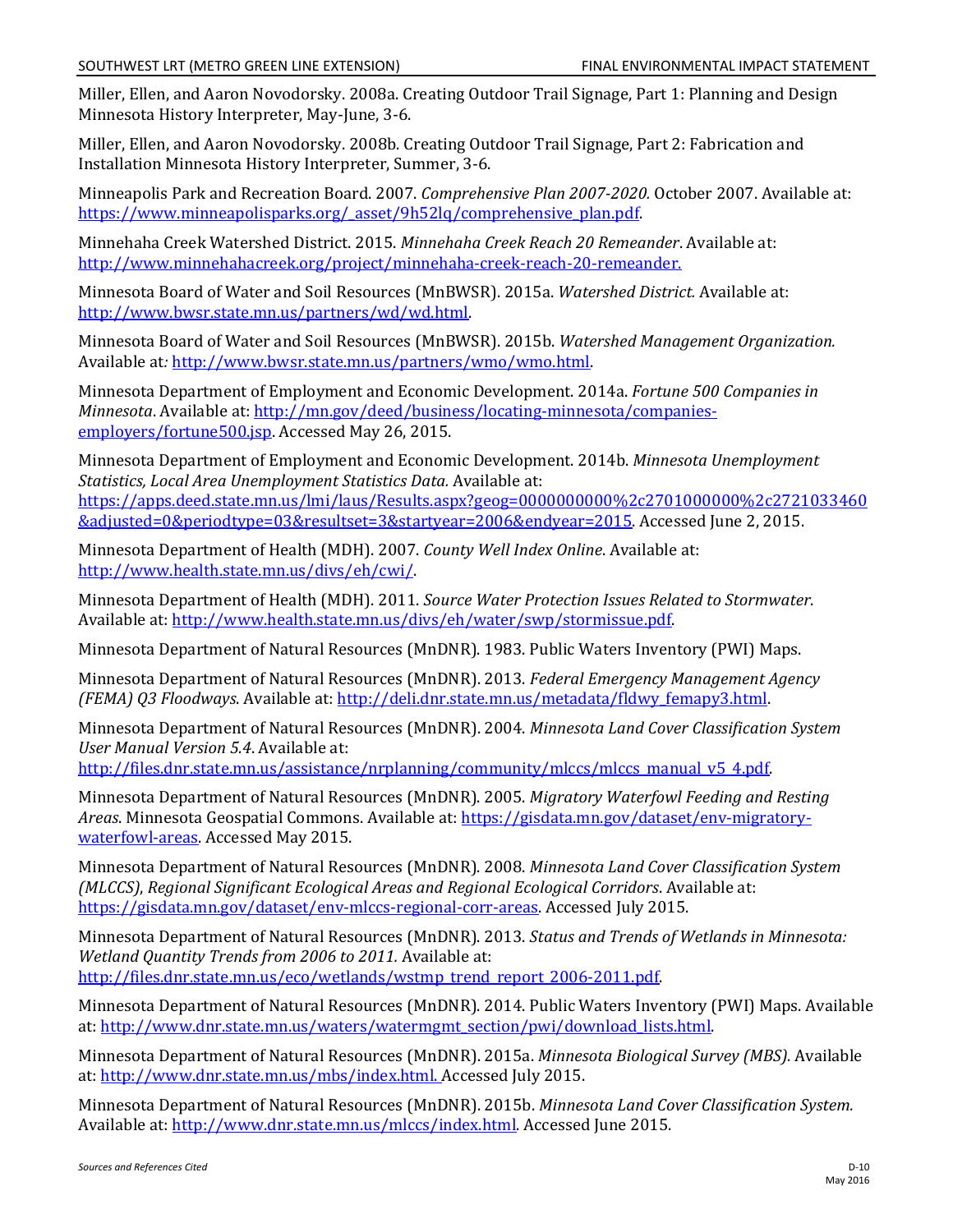Minnesota Department of Natural Resources (MnDNR). 2015c. *Natural Heritage Information System (NHIS)*. Available at: [http://www.dnr.state.mn.us/nhnrp/nhis.html.](http://www.dnr.state.mn.us/nhnrp/nhis.html) Accessed July 2015.

Minnesota Department of Natural Resources (MnDNR). 2015d. *Native Plant Community and Sites of Biodiversity Significance Spatial Data*. Minnesota Biological Survey. Available at: [https://gisdata.mn.gov/dataset/biota-mcbs-sites-of-biodiversity.](https://gisdata.mn.gov/dataset/biota-mcbs-sites-of-biodiversity) 

Minnesota Department of Natural Resources (MnDNR) Division of Ecological and Water Resources. 2012. *Endangered, Threatened, and Special Concern Species of Minnesota Protecting Blanding's Turtle Nests*. Available at:

[http://files.dnr.state.mn.us/natural\\_resources/animals/reptiles\\_amphibians/turtles/blandings\\_turtle/nest\\_f](http://files.dnr.state.mn.us/natural_resources/animals/reptiles_amphibians/turtles/blandings_turtle/nest_factsheet.pdf)\_ [actsheet.pdf.](http://files.dnr.state.mn.us/natural_resources/animals/reptiles_amphibians/turtles/blandings_turtle/nest_factsheet.pdf) 

Minnesota Department of Transportation (MnDOT). 2007. *Bikeway Facility Design Manual.* Available at: [http://www.dot.state.mn.us/bike/pdfs/manual/manual.pdf.](http://www.dot.state.mn.us/bike/pdfs/manual/manual.pdf)

Minnesota Department of Transportation (MnDOT). 2009. *Highway Project Development Process (HPDP) Subject Guidance: Air Quality.* Available at[: http://dotapp7.dot.state.mn.us/edms/download?docId=647184.](http://dotapp7.dot.state.mn.us/edms/download?docId=647184)

Minnesota Department of Transportation (MnDOT). 2010. *2010 Minnesota Comprehensive Statewide Freight and Passenger Rail Plan.* Available at:

[http://www.dot.state.mn.us/planning/railplan/finalreport/MNRailPlanFinalReportFeb2010.pdf.](http://www.dot.state.mn.us/planning/railplan/finalreport/MNRailPlanFinalReportFeb2010.pdf)

Minnesota Department of Transportation (MnDOT). 2012. *Statewide Multimodal Transportation Plan.* Available at: [www.dot.state.mn.us/minnesotago/pdf/statewidemultimodaltransportationplan.pdf.](http://www.dot.state.mn.us/minnesotago/pdf/statewidemultimodaltransportationplan.pdf)

Minnesota Department of Transportation (MnDOT). 2013. *Minnesota 20-Year State Highway Investment Plan (2013-2033).* Available at[: http://www.dot.state.mn.us/planning/mnship/pdf/mnship-full-doc.pdf.](http://www.dot.state.mn.us/planning/mnship/pdf/mnship-full-doc.pdf) 

Minnesota Department of Transportation (MnDOT). 2014a. *Utility Accommodation Policy on Highway Right of Way.* Available at: [http://www.dot.state.mn.us/policy/operations/op002.html.](http://www.dot.state.mn.us/policy/operations/op002.html)

Minnesota Department of Transportation (MnDOT). 2014b. Temporary Pedestrian Access Route (TPAR). Available at: [http://www.dot.state.mn.us/trafficeng/workzone/tparworkshop.html.](http://www.dot.state.mn.us/trafficeng/workzone/tparworkshop.html)

Minnesota Department of Transportation (MnDOT). 2015a. *Minnesota Manual on Uniform Traffic Control Devices (MN MUTCD)*. Available at: [http://www.dot.state.mn.us/trafficeng/publ/mutcd/.](http://www.dot.state.mn.us/trafficeng/publ/mutcd/)

Minnesota Department of Transportation (MnDOT). 2015b. *GO Statewide Rail Plan Draft.* March 2015. Available at: [http://www.dot.state.mn.us/planning/railplan/2015report/DraftMNStateRailPlan.pdf.](http://www.dot.state.mn.us/planning/railplan/2015report/DraftMNStateRailPlan.pdf)

Minnesota Department of Transportation (MnDOT). 2015c. *State Rail Plan, Draft*. Available at: [http://www.dot.state.mn.us/planning/railplan/resources.html.](http://www.dot.state.mn.us/planning/railplan/resources.html) 

Minnesota Environmental Quality Board. 2008. "Notice of EIS Preparation, Project Title: Southwest Transitway." *EQB Monitor.* Minnesota Environmental Quality Board, St. Paul, MN. September 8, 2008. Available at: [ww.eqb.state.mn.us/documents/EQB%20Monitor9-8-08.pdf.](http://www.eqb.state.mn.us/documents/EQB%20Monitor9-8-08.pdf)

Minnesota Environmental Quality Board. 2012. "Draft EIS Available, Notice of Scoping Amendment, Public Hearings and Draft Environmental Impact Statement (DEIS) Availability for the Southwest Transitway Project, Hennepin County, Project Title: Southwest Transitway." *EQB Monitor*. October 15, 2012*.* Minnesota Environmental Quality Board, St. Paul, MN. Available at:

[http://www.eqb.state.mn.us/documents/EQB%20Monitor%2010-15-12.pdf.](http://www.eqb.state.mn.us/documents/EQB%20Monitor%2010-15-12.pdf) 

Minnesota Environmental Quality Board. 2013. "Notice of Supplemental DEIS Preparation, Project Title: Supplemental Draft Environmental Impact Statement for the Southwest Light Rail Transit Project (formerly referred to as the Southwest Transitway)." *EQB Monitor*. Minnesota Environmental Quality Board, St. Paul, MN. July 22, 2013. Available at: [http://www.eqb.state.mn.us/documents/EQB%20Monitor%2007-22-13.pdf.](http://www.eqb.state.mn.us/documents/EQB%20Monitor%2007-22-13.pdf)

Minnesota Environmental Quality Board. 2015a. "Notice of Supplemental Draft Environmental Impact Statement, Southwest Light Rail Transit (Metro Green Line Extension)." *EQB Monitor*. Minnesota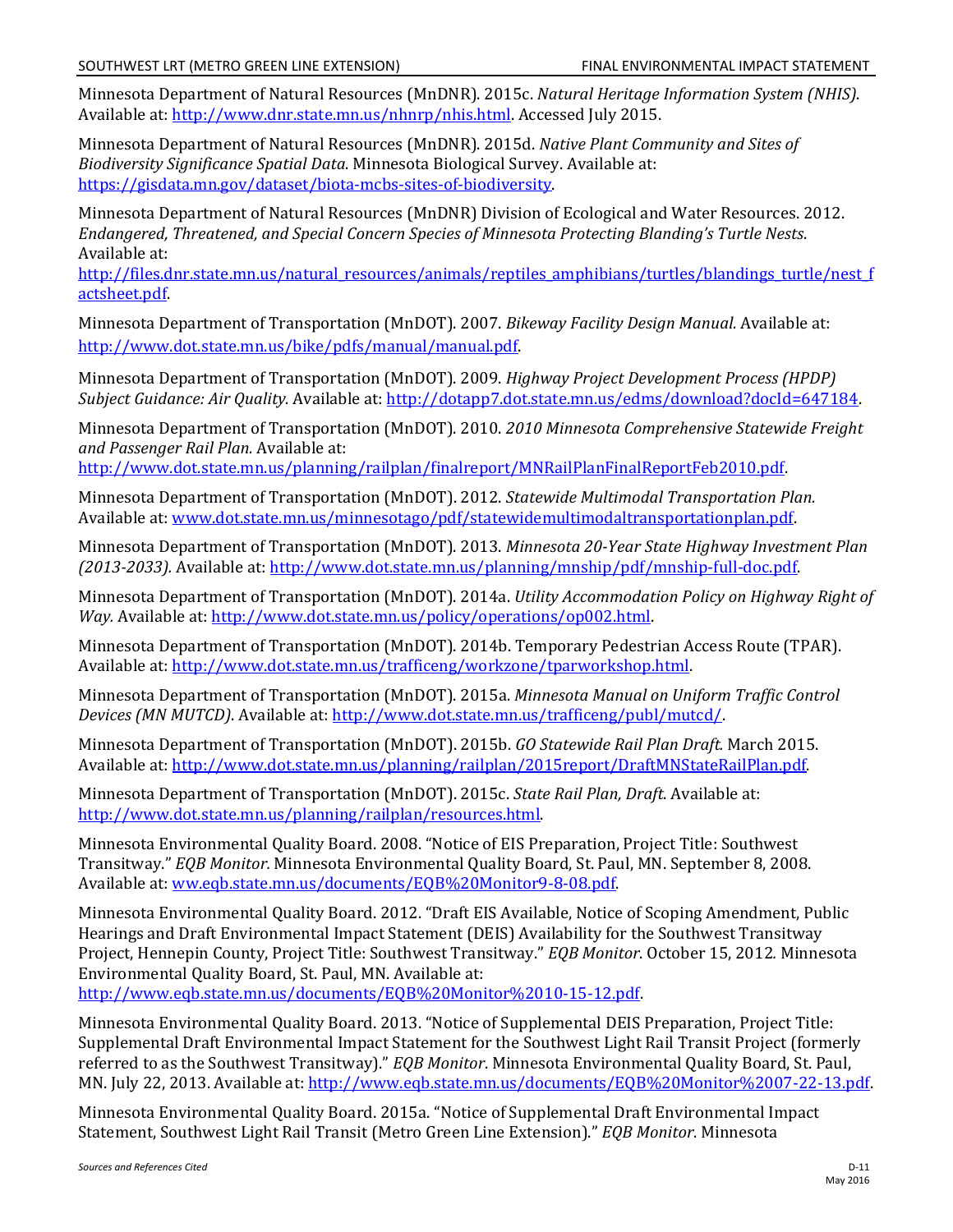Environmental Quality Board, St. Paul, MN. May 25, 2015. Available at: [https://www.eqb.state.mn.us/sites/default/files/documents/EQB%20Monitor\\_Correction\\_%20May%2025](https://www.eqb.state.mn.us/sites/default/files/documents/EQB%20Monitor_Correction_%20May%2025%2C%202015_0.pdf) [%2C%202015\\_0.pdf.](https://www.eqb.state.mn.us/sites/default/files/documents/EQB%20Monitor_Correction_%20May%2025%2C%202015_0.pdf)

Minnesota Environmental Quality Board. 2015b. "Notice of SDEIS Public Comment Period Extension, Southwest Light Rail Transit." *EQB Monitor*. Minnesota Environmental Quality Board, St. Paul, MN. June 8, 2015. Available at:

[https://www.eqb.state.mn.us/sites/default/files/documents/EQB%20Monitor\\_%20June%208%2C%20201](https://www.eqb.state.mn.us/sites/default/files/documents/EQB%20Monitor_%20June%208%2C%202015.pdf) [5.pdf.](https://www.eqb.state.mn.us/sites/default/files/documents/EQB%20Monitor_%20June%208%2C%202015.pdf)

Minnesota Geological Survey, 1989. *Surficial Geology*. *Geologic Atlas of Hennepin County*. Meyer, Gary N. and Hobbs, Howard C., University of Minnesota. Available at:

[http://conservancy.umn.edu/bitstream/handle/11299/58491/plate3\\_surficial.pdf?sequence=99&isAllowe](http://conservancy.umn.edu/bitstream/handle/11299/58491/plate3_surficial.pdf?sequence=99&isAllowed=y)  $d=y$ 

Minnesota Geospatial Information Office. 2015. *Minnesota Geospatial Commons*. Available at: [https://gisdata.mn.gov/.](https://gisdata.mn.gov/)

Minnesota Ornithologists' Union. 2014. *Hennepin County Composite List*. Available at: [http://moumn.org/cgi](http://moumn.org/cgi-bin/countychecklist.pl?county=Hennepin)[bin/countychecklist.pl?county=Hennepin.](http://moumn.org/cgi-bin/countychecklist.pl?county=Hennepin) Accessed May 2015.

Minnesota Pollution Control Agency (MPCA). 2005. *Ground Water Investigations in Karst Areas, Guidance Document 4-09*. Available at [http://www.pca.state.mn.us/index.php/view-document.html?gid=3033.](http://www.pca.state.mn.us/index.php/view-document.html?gid=3033)

Minnesota Pollution Control Agency (MPCA). 2014. *Proposed 2014 TMDL (303(d)) List.* Available at [http://www.pca.state.mn.us/index.php/water/water-types-and-programs/minnesotas-impaired-waters](http://www.pca.state.mn.us/index.php/water/water-types-and-programs/minnesotas-impaired-waters-and-tmdls/impaired-waters-list.html)[and-tmdls/impaired-waters-list.html.](http://www.pca.state.mn.us/index.php/water/water-types-and-programs/minnesotas-impaired-waters-and-tmdls/impaired-waters-list.html)

Minnesota Pollution Control Agency (MPCA). 2015a. *A Guide to Noise Control in Minnesota*. Available at: [http://www.pca.state.mn.us/index.php/view-document.html?gid=5355.](http://www.pca.state.mn.us/index.php/view-document.html?gid=5355)

Minnesota Pollution Control Agency (MPCA). 2015b. *What's in My Neighborhood*. Available at: [https://www.pca.state.mn.us/data/whats-my-neighborhood.](https://www.pca.state.mn.us/data/whats-my-neighborhood)

Minnesota Pollution Control Agency (MPCA) and Minnesota Department of Commerce. 2015. *Greenhouse Gas Emissions Reduction, Biennial Report to the Minnesota Legislature.* Available at: [http://www.pca.state.mn.us/index.php/view-document.html?gid=22186.](http://www.pca.state.mn.us/index.php/view-document.html?gid=22186)

Minnesota Session Laws. 2008. Regular Session, Chapter 365 – House File No. 4072. Available at: <https://www.revisor.mn.gov/laws/?year=2008&type=0&doctype=Chapter&id=365>

#### **N**

National Association for Interpretation. 2008. Standards and Practices for Interpretive Planning, available at [http://www.interpnet.com/NAI/interp/About/About\\_Interpretation/Standards\\_Practices/nai/\\_resources/S](http://www.interpnet.com/NAI/interp/About/About_Interpretation/Standards_Practices/nai/_resources/Standards___Practices.aspx?hkey=24e8411c-bed5-43a6-a55f-ecc7251b000f) tandards Practices.aspx?hkey=24e8411c-bed5-43a6-a55f-ecc7251b000f (accessed February 26, 2016)

National Park Service. 1983. Secretary of the Interior's Standards and Guidelines for Archeology and Historic Preservation (Secretary of the Interior's Standards for Preservation Planning), 48 FR 44716, available at [http://www.nps.gov/history/local-law/arch\\_stnds\\_1.htm](http://www.nps.gov/history/local-law/arch_stnds_1.htm) (accessed February 26, 2016)

National Park Service. 2011. The Secretary of the Interior's Standards for the Treatment of Historic Properties, 36 CFR 68

National Park Service. 2016a. Guidelines for the Treatment of Cultural Landscapes, available at <http://www.nps.gov/tps/standards/four-treatments/landscape-guidelines/index.htm> (accessed February 26, 2016)

National Park Service. 2016b. Preservation Briefs, available at [http://www.nps.gov/tps/how-to](http://www.nps.gov/tps/how-to-preserve/briefs.htm)[preserve/briefs.htm](http://www.nps.gov/tps/how-to-preserve/briefs.htm) (accessed February 26, 2016)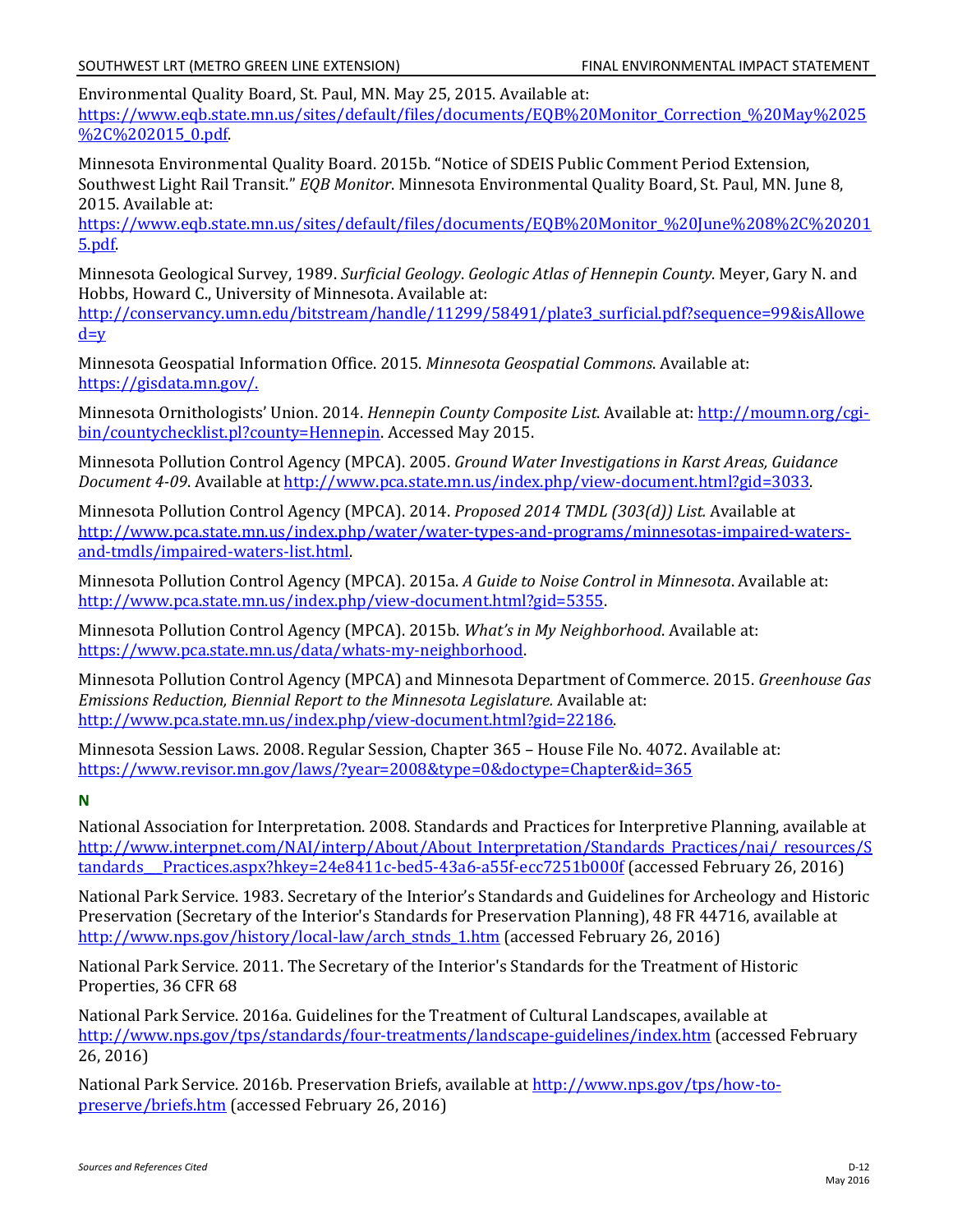National Park Service. 2016c. Preservation Tech Notes, available at [http://www.nps.gov/tps/how-to](http://www.nps.gov/tps/how-to-preserve/tech-notes.htm)[preserve/tech-notes.htm](http://www.nps.gov/tps/how-to-preserve/tech-notes.htm) (accessed February 26, 2016)

Natural Resources Conservation Service. 2010. *Histosols, Hennepin County Soil Survey*. Available at: [http://www.nrcs.usda.gov/Internet/FSE\\_MANUSCRIPTS/minnesota/MN053/0/hennepin.pdf.](http://www.nrcs.usda.gov/Internet/FSE_MANUSCRIPTS/minnesota/MN053/0/hennepin.pdf)

## **O**

Olsen, Bruce M. and Bloomgren, Bruce A. 1989. *Bedrock Geology, Geologic Atlas of Hennepin County, Minnesota.* Minnesota Geological Survey, University of Minnesota. Available at: [http://conservancy.umn.edu/bitstream/handle/11299/58491/plate2\\_bedrock.pdf?sequence=100&isAllow](http://conservancy.umn.edu/bitstream/handle/11299/58491/plate2_bedrock.pdf?sequence=100&isAllowed=y) [ed=y.](http://conservancy.umn.edu/bitstream/handle/11299/58491/plate2_bedrock.pdf?sequence=100&isAllowed=y) 

## **P**

Palmer, Roxanne. 2013. "How Train Derailments Happen, And How Technology Might (Or Might Not) Stop Them." *International Business Times*. Available at: [http://www.ibtimes.com/how-train-derailments-happen](http://www.ibtimes.com/how-train-derailments-happen-how-technology-might-or-might-not-stop-them-1491914)[how-technology-might-or-might-not-stop-them-1491914.](http://www.ibtimes.com/how-train-derailments-happen-how-technology-might-or-might-not-stop-them-1491914)

The Partnership for Regional Opportunity (the Partnership). 2014. *The Partnership for Regional Opportunity - Corridors of Opportunity Lives on in 2014*. Available at: [http://www.corridorsofopportunity.org/Corridors\\_News/partnership-regional-opportunity-corridors](http://www.corridorsofopportunity.org/Corridors_News/partnership-regional-opportunity-corridors-opportunity-lives-2014)[opportunity-lives-2014.](http://www.corridorsofopportunity.org/Corridors_News/partnership-regional-opportunity-corridors-opportunity-lives-2014)

Piegat, James. 1989. *Sensitivity of Ground-water Systems to Pollution, Geologic Atlas of Hennepin County, Minnesota*. Minnesota Geological Survey, University of Minnesota. Available at: [http://conservancy.umn.edu/bitstream/handle/11299/58491/plate7\\_poll\\_sens.pdf?sequence=95&isAllowe](http://conservancy.umn.edu/bitstream/handle/11299/58491/plate7_poll_sens.pdf?sequence=95&isAllowed=y)  $d=y$ .

## **S**

Shaw, Samuel P., and Fredine, Gordon C. (Shaw and Fredline). 1956. *Wetlands of the United States: Their Extent and Their Value to Waterfowl and Other Wildlife*. U. S. Department of the Interior, Washington, DC. Circular 39. Northern Prairie Wildlife Research Center Online.

SouthWest Transit. 2015. Eden Prairie Express Eastbound. Available at[: http://swtransit.org/current](http://swtransit.org/current-schedules/)[schedules/.](http://swtransit.org/current-schedules/)

# **T**

Three Rivers Park District. 2015. *Bicycle and pedestrian counts.* Available from the Park District.

Transit Cooperative Research Program (TCRP). 1996. *Report 17: Integration of Light Rail Transit into City Streets.* Available at: [http://onlinepubs.trb.org/onlinepubs/tcrp/tcrp\\_rpt\\_17-a.pdf.](http://onlinepubs.trb.org/onlinepubs/tcrp/tcrp_rpt_17-a.pdf)

Transit for Livable Communities (TLC) Bike Walk Twin Cities. 2013. *2013 Bike Walk Report*. Available at: website. Available at: [http://www.bikewalktwincities.org/sites/default/files/bwtc-2013-count-report-final](http://www.bikewalktwincities.org/sites/default/files/bwtc-2013-count-report-final-lowres.pdf)[lowres.pdf.](http://www.bikewalktwincities.org/sites/default/files/bwtc-2013-count-report-final-lowres.pdf)

Transportation Research Board, American Association of State Highway and Transportation Officials, and Federal Highway Administration. 2010. *Highway Capacity Manual*. Washington, D.C. 2010. Available at: [http://hcm2010.org/.](http://hcm2010.org/)

TranSystems. 2014. *SWLRT Engineering Evaluation of Freight Rail Relocation Alternatives.* Available at: [http://metrocouncil.org/Transportation/Projects/Current-Projects/Southwest-LRT/Engineering/Freight-](http://metrocouncil.org/Transportation/Projects/Current-Projects/Southwest-LRT/Engineering/Freight-Rail-Study.aspx)[Rail-Study.aspx.](http://metrocouncil.org/Transportation/Projects/Current-Projects/Southwest-LRT/Engineering/Freight-Rail-Study.aspx)

Turner Construction Company. 2015. *Building Cost Index.* Available at: [http://www.turnerconstruction.com/cost-index.](http://www.turnerconstruction.com/cost-index)

#### **U**

United State Access Board. 2015. Guidelines and Standards. "Streets and Sidewalks." Available at: [https://www.access-board.gov/guidelines-and-standards/streets-sidewalks.](https://www.access-board.gov/guidelines-and-standards/streets-sidewalks)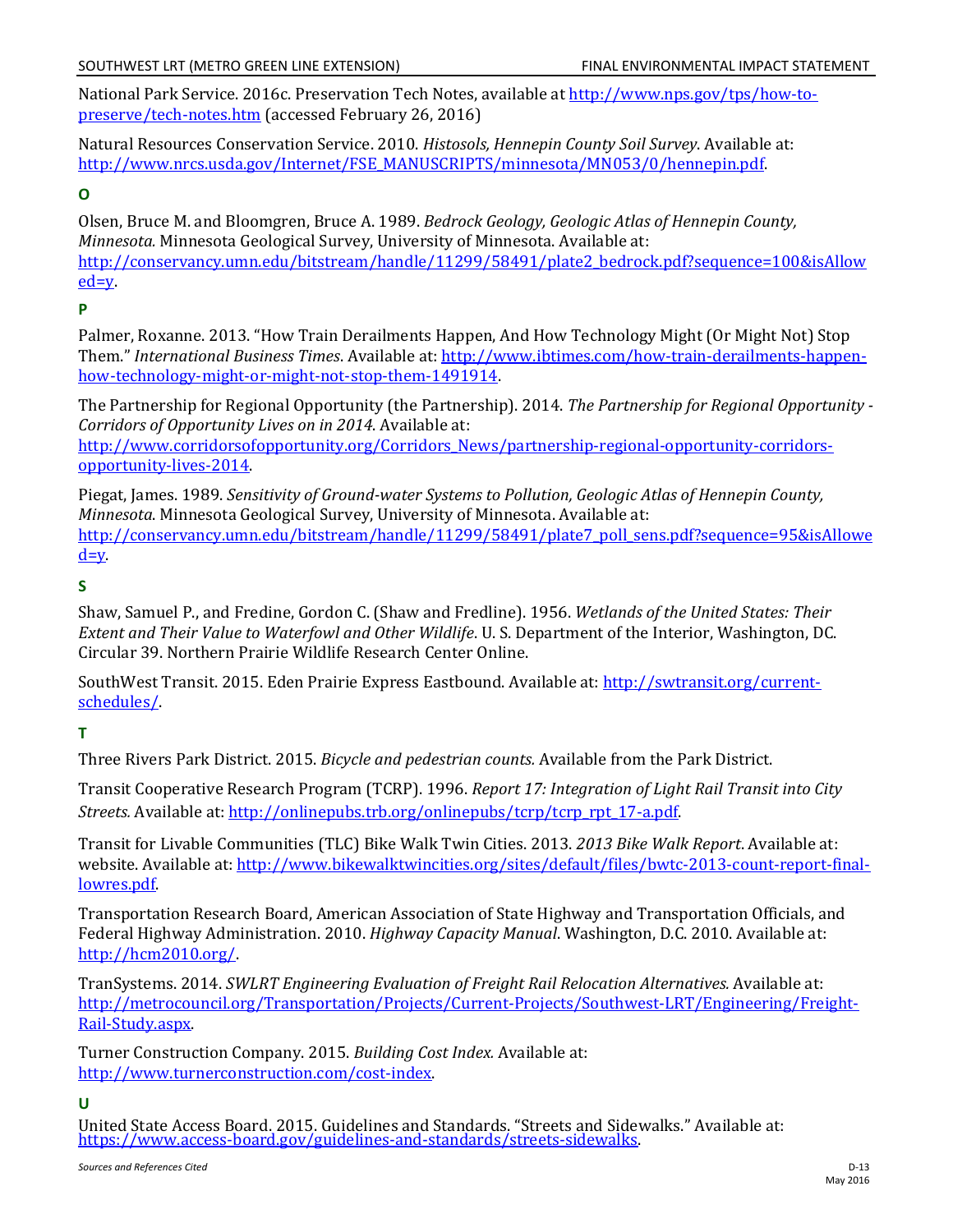United States Army Corps of Engineers (USACE). 1987. *Corps of Engineers Wetlands Delineation Manual. Wetlands Research Program Technical Report Y-87-l (on-line edition)*. USACE Environmental Laboratory. Vicksburg, MS. Available at[: http://el.erdc.usace.army.mil/elpubs/pdf/wlman87.pdf.](http://el.erdc.usace.army.mil/elpubs/pdf/wlman87.pdf) 

United States Bureau of Economic Analysis (US BEA). *RIMS II Multipliers. 2010. Table 2.5 Total Multipliers for Output, Earnings, Employment, and Value Added by Industry Aggregation - Minneapolis St Paul*. Available at: [https://www.bea.gov/regional/rims/index.cfm.](https://www.bea.gov/regional/rims/index.cfm) Accessed May 8, 2015.

United States Census Bureau (USCB). 2010. *American FactFinder. Decennial Census – 2010 Census Summary File 1.* United States Department of Commerce, United States Census Bureau, Washington, DC. Available at: [http://www2.census.gov/census\\_2010/04-Summary\\_File\\_1/.](http://www2.census.gov/census_2010/04-Summary_File_1/)

United States Census Bureau (USCB). 2014. *American FactFinder.* 2009-2013 *ACS 5-Year Estimate.* United States Department of Commerce, United States Census Bureau, Washington, DC. Available at: [http://factfinder2.census.gov/faces/nav/jsf/pages/searchresults.xhtml?refresh=t.](http://factfinder2.census.gov/faces/nav/jsf/pages/searchresults.xhtml?refresh=t)

United States Congress Office of Technology Assessment. 1976. *An Assessment of Community Planning for Mass Transit: Volume 7 – Minneapolis-St. Paul Case Study*. Available at: [https://www.princeton.edu/~ota/disk3/1976/7608/7608.PDF.](https://www.princeton.edu/%7Eota/disk3/1976/7608/7608.PDF)

United States Department of Agriculture Natural Resource Conservation Service. 2015. *Web Soil Survey*. Available at: http://websoilsurvey.sc.egov.usda.gov/App/HomePage.htm.

United States Department of Energy. 2014. *Transportation Energy Data Book Edition 33.* Available at: [http://cta.ornl.gov/data.](http://cta.ornl.gov/data) Oak Ridge National Laboratory.

United States Department of the Interior United States Geological Survey. 2010. Quadrangle maps. Available at: [http://store.usgs.gov/b2c\\_usgs/usgs/maplocator/\(ctype=areaDetails&xcm=r3standardpitrex\\_prd&](http://store.usgs.gov/b2c_usgs/usgs/maplocator/(ctype=areaDetails&xcm=r3standardpitrex_prd&%20carea=%24ROOT&layout=6_1_61_48&uiarea=2)/.do) [carea=%24ROOT&layout=6\\_1\\_61\\_48&uiarea=2\)/.do](http://store.usgs.gov/b2c_usgs/usgs/maplocator/(ctype=areaDetails&xcm=r3standardpitrex_prd&%20carea=%24ROOT&layout=6_1_61_48&uiarea=2)/.do)

United States Access Board. 2015. US Department of Justice Americans with Disabilities Act (ADA) Standards for Accessible Design [2010]; US Department of Transportation ADA Standards for Transportation Facilities [2006]. Available at[: http://www.access-board.gov/guidelines-and-standards/buildings-and-sites/about](http://www.access-board.gov/guidelines-and-standards/buildings-and-sites/about-the-ada-standards/ada-standards)[the-ada-standards/ada-standards](http://www.access-board.gov/guidelines-and-standards/buildings-and-sites/about-the-ada-standards/ada-standards)

United States Department of Transportation (USDOT). 2012. *Department of Transportation Updated Environmental Justice Order 5610.2(a): Actions to Address Environmental Justice in Minority Populations and Low-Income Populations.* United States Department of Transportation, Office of the Secretary of Transportation, Washington, DC. Available at:

http://www.fhwa.dot.gov/environment/environmental justice/ej at dot/orders/order 56102a/index.cfm.

United States Department of Transportation (USDOT). 2015. *Efficient Environmental Reviews for Project Decisionmaking*. Federal Highway Administration and Federal Transit Administration guidance on Section 139 of 23 U.S.C 139(n). Available at:

[http://uscode.house.gov/view.xhtml?req=\(title:23%20section:139%20edition:prelim\).](http://uscode.house.gov/view.xhtml?req=(title:23%20section:139%20edition:prelim)) 

United Stated Department of Transportation and Federal Transit Authority (USDOT and FTA). 2008. *Guidance on the Prevention and Mitigation of Environmental, Health and Safety Impacts of Electromagnetic Fields and Radiation for Electric Transit Systems*. Available at: [http://ntl.bts.gov/lib/37000/37800/37851/EMF\\_Guidance.pdf.](http://ntl.bts.gov/lib/37000/37800/37851/EMF_Guidance.pdf) 

United States Environmental Protection Agency (USEPA). 1999. *Consideration of Cumulative Impacts in EPA Review of NEPA Documents*. Available at: [http://www2.epa.gov/sites/production/files/2014-](http://www2.epa.gov/sites/production/files/2014-08/documents/cumulative.pdf) [08/documents/cumulative.pdf.](http://www2.epa.gov/sites/production/files/2014-08/documents/cumulative.pdf) 

United States Environmental Protection Agency (EPA). 2012. *Previous MOVES (Motor Vehicle Emission Simulator) Versions and Documentation.* MOVES2010b. Available at: [http://www.epa.gov/otaq/models/moves/moves-docum.htm.](http://www.epa.gov/otaq/models/moves/moves-docum.htm)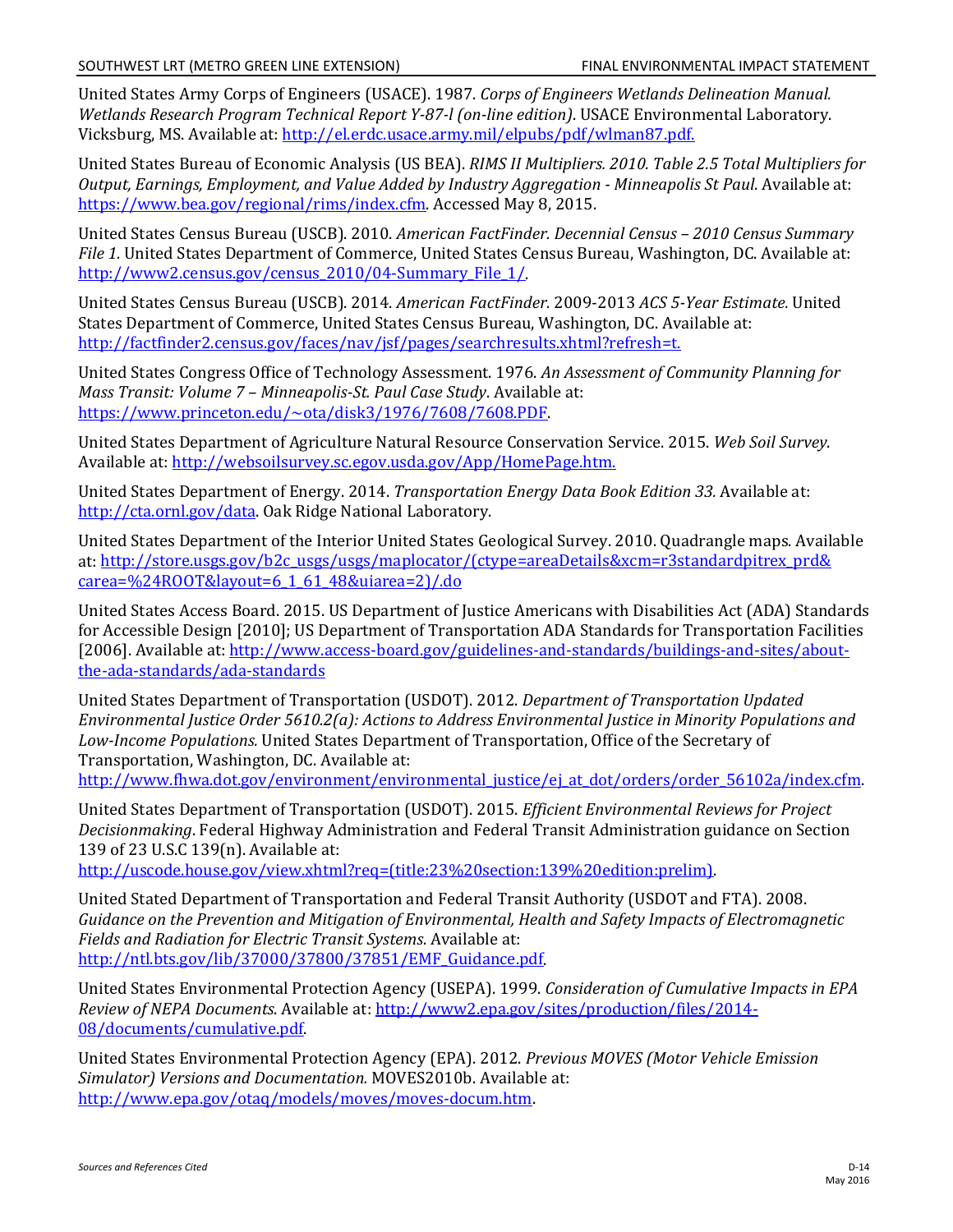United States Environmental Protection Agency (EPA). 2014. *AirData Database*. Available at: [http://www3.epa.gov/airdata/.](http://www3.epa.gov/airdata/) Accessed June 2015.

United States Environmental Protection Agency (EPA). 2015. *Climate Change Science Overview.* Available at: <http://www3.epa.gov/climatechange/science/overview.html>

United States Environmental Protection Agency (EPA) and Minnesota Pollution Control Agency (MPCA). 1995. *Superfund Memorandum of Agreement*. Available at: [https://www.epa.gov/sites/production/files/2015-09/documents/mn\\_moa.pdf.](https://www.epa.gov/sites/production/files/2015-09/documents/mn_moa.pdf) 

United States Fish and Wildlife Service (USFWS). 1974-2015. *National Wetland Inventory (NWI).* Available at: [http://www.fws.gov/wetlands/.](http://www.fws.gov/wetlands/)

United States Fish and Wildlife Service (USFWS). 2007. *National Bald Eagle Management Guidelines*. [http://www.fws.gov/northeast/ecologicalservices/eaglenationalguide.html.](http://www.fws.gov/northeast/ecologicalservices/eaglenationalguide.html)

United States Fish and Wildlife Service (USFWS). 2015. *Endangered Species Program*. Available at: [http://www.fws.gov/endangered/.](http://www.fws.gov/endangered/)

University of Maryland. 2010. Purple Line Electromagnetic Emissions and Mitigation Measures. University of Maryland, College Park, Maryland. February 16, 2010.

University of Minnesota. 2011. *Bedrock Geology Map*. Minnesota Geological Survey. Available at: [http://conservancy.umn.edu/handle/11299/101466.](http://conservancy.umn.edu/handle/11299/101466) 

Upper Mississippi River Source Water Protection Project. 2005. *Minneapolis Source Water Protection Plan*. Available at [http://www.umrswpp.com/minneapolis.htm.](http://www.umrswpp.com/minneapolis.htm)

**W** 

Washam, Christie. 2014. *18 MN Cos. Make Fortune 500; 9 Move Up In Rank.* June 2, 2014. Twin Cities Business. Available at: [http://tcbmag.com/News/Recent-News/2014/June/18-MN-Cos-Make-Fortune-500-9-Move-](http://tcbmag.com/News/Recent-News/2014/June/18-MN-Cos-Make-Fortune-500-9-Move-Up-In-Rank)[Up-In-Rank.](http://tcbmag.com/News/Recent-News/2014/June/18-MN-Cos-Make-Fortune-500-9-Move-Up-In-Rank) Accessed May 26, 2015.

Weisbrod, Glen. 2009. *Economic Impact of Public Transportation Investment.* American Public Transportation Association. Available at:

[http://www.apta.com/resources/reportsandpublications/Documents/economic\\_impact\\_of\\_public\\_transpor](http://www.apta.com/resources/reportsandpublications/Documents/economic_impact_of_public_transportation_investment.pdf) tation\_investment.pdf

Westwood Professional Service, Inc. 2011. *AUAR Traffic Impact Study: UHG City West Office Campus.* Available at: [www.edenprairie.org/home/showdocument?id=2800.](http://www.edenprairie.org/home/showdocument?id=2800) 

Wise, David J. 2014. *Public Transportation: Multiple Factors Influence Extent of Transit-Oriented Development*. United States Government Accountability Office. Available at: [http://www.gao.gov/products/GAO-15-70.](http://www.gao.gov/products/GAO-15-70) Accessed May 10, 2015.